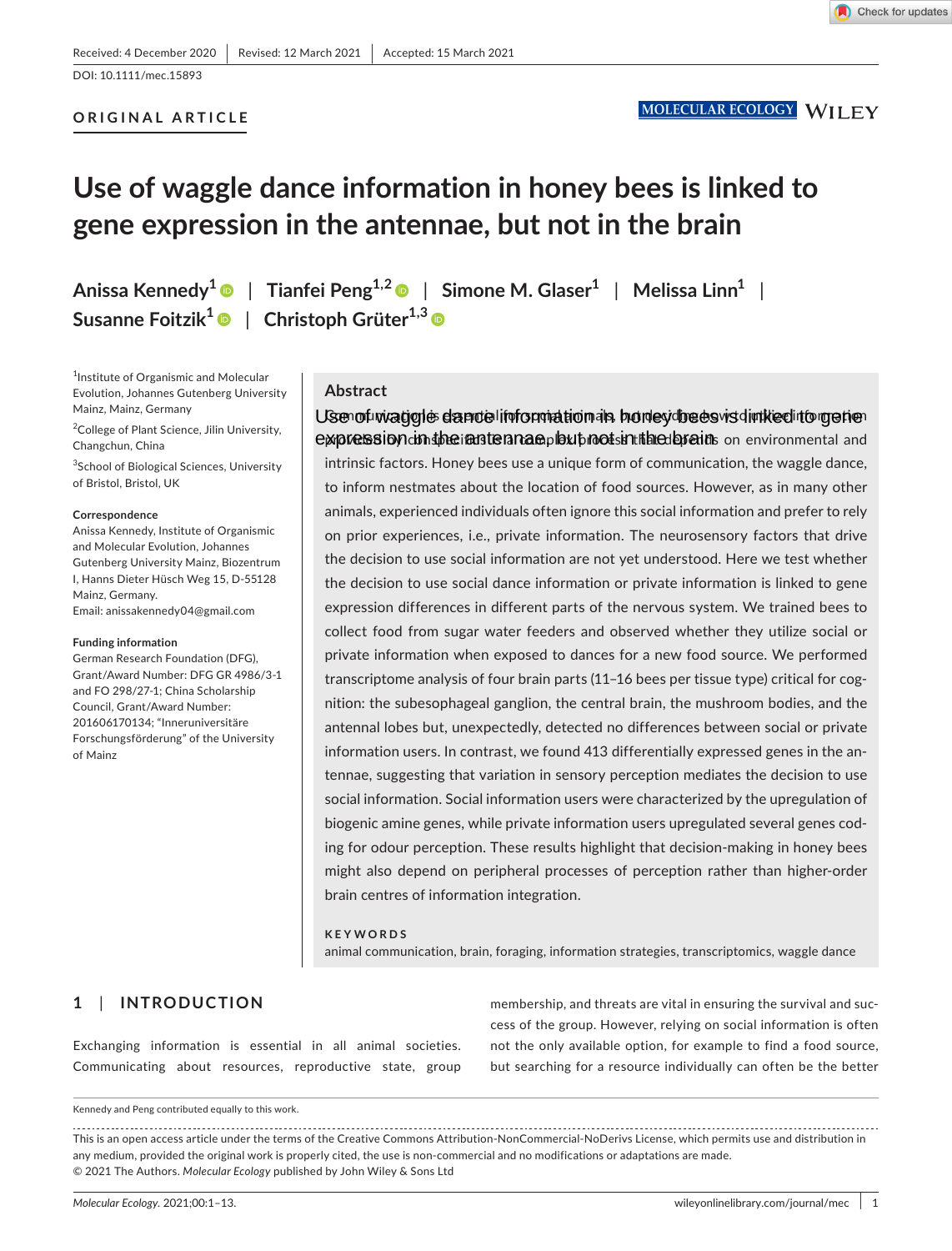**2 WII FY-MOLECULAR ECOLOGY EXAMPLE AL.** *KENNEDY ET AL.* 

choice (Dechaume-Moncharmont et al., 2005; Hoppitt & Laland, 2013; I'Anson Price et al., 2019; Kendal et al., 2009; Laland, 2004). Furthermore, an individual can rely on private information (e.g., spatial memory) about previously visited food source locations (Grüter & Leadbeater, 2014; Rendell et al., 2010). It is crucial for an organism to assess the different available options and their consequences to make the best decision in a given environment. Acquiring information through individual exploration, for instance, provides up-to-date information, but comes with the cost of trialand-error learning. Social information avoids the costs of individual learning and exploration, but can involve the inefficient or erroneous transmission of information (Dechaume-Moncharmont et al., 2005; Giraldeau et al., 2002; I'Anson Price et al., 2019; Rieucau & Giraldeau, 2011). Thus, animals often employ flexible strategies for deciding between social or private information (Grüter & Leadbeater, 2014; Hoppitt & Laland, 2013; Kendal et al., 2009; Laland, 2004).

Social insects employ various methods to send signals to nestmates. Information exchange regarding resources is particularly well studied and a wide range of communication behaviours are used, such as tandem running in ants (Alleman et al., 2019; Glaser & Grüter, 2018; Möglich et al., 1974) and trail pheromones in ants, and stingless bees (Czaczkes et al., 2015; Hölldobler & Wilson, 2009; Jarau, 2009). Honey bees (Apini) use a unique form of communication, the waggle dance that gives spatial information to nestmates about both distance and direction of a food source or a nest site in relation to the sun (von Frisch, 1967). In foraging, dances are performed by returning foragers as an advertisement for high quality food sources. Furthermore, waggle dancers emit floral odours and a blend of hydrocarbons that provide additional information and stimulate foraging in unemployed foragers (Farina et al., 2012; Gilley et al., 2012; Thom et al., 2007). Only a relatively small percentage of waggle dance followers use dance information to discover new food sources. The majority of waggle dances trigger experienced foragers to resume foraging at already familiar food sources, disregarding social dance information for private spatial information (Biesmeijer & Seeley, 2005; Grüter et al., 2008). While various factors, like experience (Biesmeijer & Seeley, 2005; Grüter & Ratnieks, 2011; Richter & Waddington, 1993) and age (Tofilski, 2009; Woyciechowski & Moroń, 2009) are likely to affect whether a bee uses social information, still little is known about the neuronal basis of dance communication and its use (Barron & Plath, 2017).

Social insect behaviour and, in particular, foraging strategies are linked to gene expression in the brain (Ingram et al., 2011; Robinson et al., 2008; Toth & Robinson, 2009; Toth et al., 2010; Zayed & Robinson, 2012). Behavioural variation among workers and within foragers seems to be strongly connected to biogenic amine signalling, such as dopamine, octopamine, tyramine, and serotonin signalling (Arenas et al., 2020; Barron et al., 2002; Liang et al., 2012; Linn et al., 2020; Mercer & Menzel, 1982; Peng et al., 2020, 2021; Scheiner et al., 2002, 2017; Schulz et al., 2003). Transcriptomic differences between behavioural groups were typically studied by

investigating the entire brain (e.g., Alleman et al., 2019; Liang et al., 2012; Whitfield et al., 2003). However, different brain parts serve specific functions and are expected to differ in gene expression. For example, the antennal lobes receive input from the olfactory sensory neurons in the antennae (Paoli et al., 2016) and process olfactory information (Homberg et al., 1989; MaBouDi et al., 2017; Paoli et al., 2016). Insect mushroom bodies are the centre of multimodal sensory integration, learning and memory (Collett & Collett, 2018; Strausfeld et al., 2009), whereas the central brain supports foraging behaviour via motor control (Hanesch et al., 1989). Barron and Plath (2017) have suggested that the central brain might play a crucial role in the decoding of waggle dance information. Finally, the suboesophageal ganglion mediates reward and taste perception (Dacks et al., 2005; Kreissl et al., 1994; Sinakevitch et al., 2005). However, whether and how these different parts of the nervous system are involved in dance communication and information-use is not well understood. Furthermore, we still know little about the role of the peripheral nervous system for decision-making and information processing (see e.g., Ozaki et al., 2005). The antennae, in particular, play important functions in social insect behaviour, both within and outside the colony, such as mediating pheromone signalling (Grozinger et al., 2003; Nagari & Bloch, 2012; Pankiw et al., 2004; Vergoz et al., 2009), nestmate recognition (Ozaki et al., 2005; van Zweden & D'Ettorre, 2010) and odour learning (Robertson & Wanner, 2006; Rogers & Vallortigara, 2008).

Here we compared the gene expression of bees that used dance information (social information, SI) with those that preferred private information (PI) in different brain areas and the antennae in the honey bee *Apis mellifera*. We trained cohorts of workers to sucrose solution feeders and, subsequently, confronted them with conflicting social information about a new high-quality food source. As was shown for scouts, i.e., foragers that search for new food sources independently (Liang et al., 2012), we predicted that there are distinct neurogenomic signatures underlying the decision to use either social or private information. We compared different brain and peripheral chemosensory areas in both types of bees. We demonstrate that bees that decode and use waggle dance information differ in gene expression only in the antennae and provide evidence for roles of biogenic amine signalling and olfactory perception.

## **2**  | **MATERIALS AND METHODS**

#### **2.1**  | **Colony set-up**

A total of six observation hives of *Apis mellifera carnica* were studied from August through October 2016 (H1–H3) and 2018 (C1–C3), each containing approximately 2000–3000 workers of mixed ages. Colonies were established from the Johannes Gutenberg University apiary in Mainz, Germany, a few weeks prior to the start of experiments. Each of the observation colonies contained three frames, brood, food reserves and were headed by a naturally mated queen.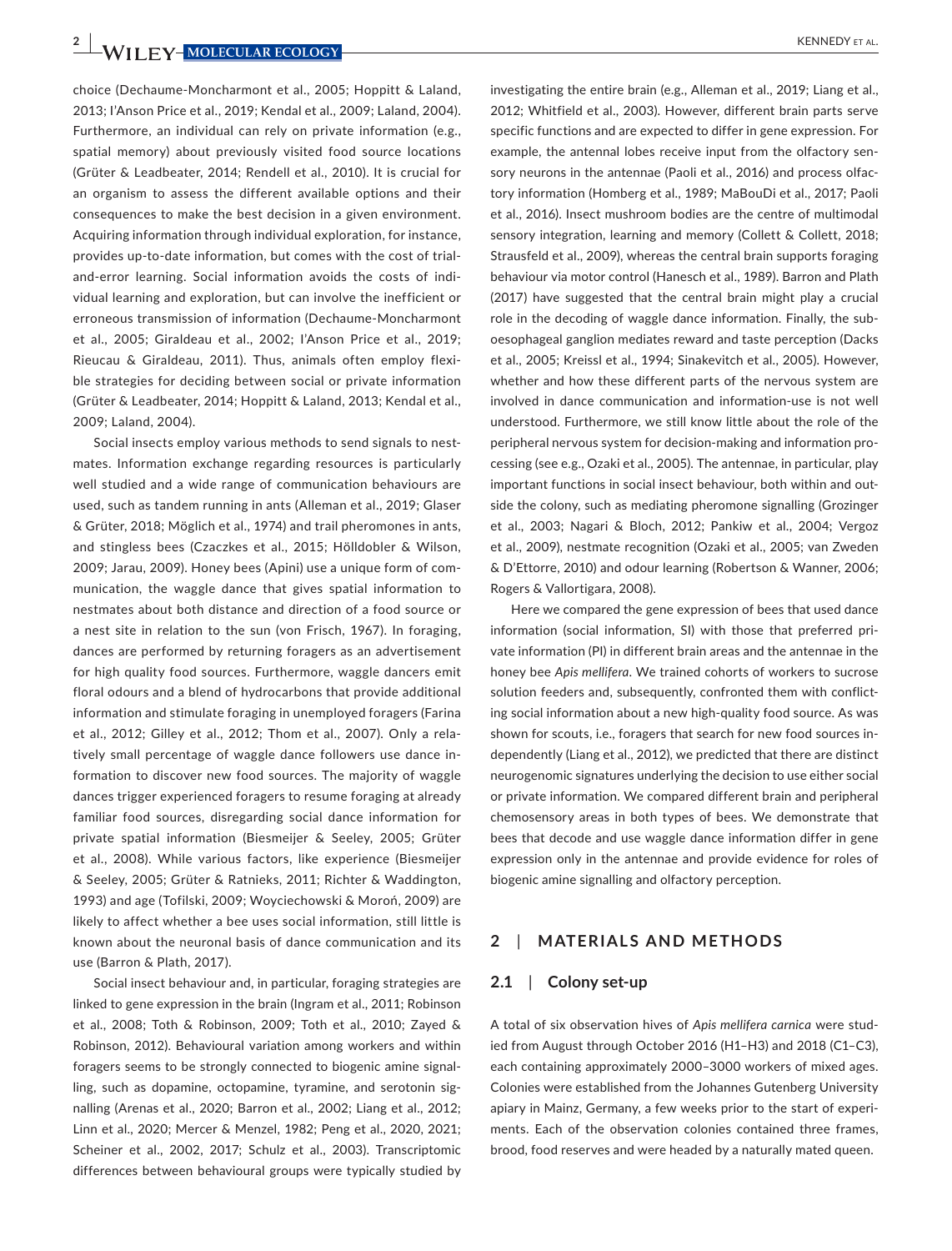# **2.2**  | **Training**

Training was conducted one colony at a time. Workers were trained according to standard training procedures to collect sucrose solution at one of two artificial feeders (Linn et al., 2020; von Frisch, 1967). First, a cohort of 50–60 workers was trained to the training feeder (T.F.). These workers were used as the samples that would later be designated as either social or private information users on test day. Then, a smaller cohort of ~20 foragers was trained to the dance feeder (D.F.). These workers would be designated as dancers on test day. Both feeders were 150 m from the observation colonies with ca. 300 m separating the training and dance feeder (Figure S1). Workers were trained to their respective feeder with an unscented 0.8 M sucrose solution and were individually marked with a number tag on the thorax. This spatial arrangement ensured that workers would visit only one feeder and no mixing of individuals between dance and training feeders occurred. The day after training, the sucrose solution was reduced to 0.3 M at both feeders with the addition of an identical scent (5 µl of essential oil/100 ml sucrose solution). This concentration made sure that trained foragers would return to their respective feeder, but not recruit additional bees. Colonies were trained to a different odour: C1, H1 = sage, C2, H2 = jasmine, C3, H3 = peppermint. Since the same feeder locations were use throughout the experiments, a colony-specific odour was assigned to reduce the risk that for the duration of training and testing of a colony, bees from a previously studied colony would discover the feeders. During 60 min, workers were allowed to visit their feeder repeatedly (2016: 5.24 ± 3.79 visits, *N* = 191; 2018: 8.09 ± 5.17 visits, *N* = 102). The 60 min training with scented solution allowed workers to associate reward, scent, and location of the respective feeder.

#### **2.3**  | **Sample collection**

On the test day, the day after the 60 min odour training, 2 M sucrose solution with the same scent as used during training was offered only at the dance feeder location, while the training feeder was empty. The sucrose concentration at the dance feeder was high to induce the collecting foragers to perform waggle dances. T.F. trained workers could then decide whether to use social information by following the waggle dances performed by the returning dancers (fly to the D.F.) or disregard the dance vector information and use private information (return to the T.F.). The arrival time and capture time of each individual bee was recorded. Dance and dance following behaviour were recorded in the observation colony using a high definition camera to quantify dance following behaviour by T.F. foragers. Workers trained to the T.F. that arrived at the D.F location were collected in Eppendorf tubes and immediately preserved in liquid nitrogen; these workers were the social information users. Workers trained to the T.F. feeder that arrived at the T.F. feeder location were collected at a similar time; these workers were the private information users.

## **2.4**  | **Video analysis**

Videos were analysed using VLC Media Player. Dances and dance following behaviours were analysed frame by frame. A worker was only counted as following a dance when she was within one antennal length of a marked dancer during the waggle run phase (Grüter et al., 2008; Linn et al., 2020), which is the component of the waggle dance that encodes the vector information (von Frisch, 1967). We compared the dance following behaviour of private and social information users with linear mixed-effects models (LME and GLMMs). The nlme-package and linear mixed-effects models (LMEs) were used when the response variable was normally distributed (waggles per dance followed, averaged for each bee). The lme4-package and generalized linear mixed-effects models (GLMMs) were used when the response variable had a Poisson distribution (total number of dances followed; Zuur et al., 2009). Colony-ID and year (2016 and 2018) were included as hierarchically nested random effects to account for their effects (Zuur et al., 2009).

#### **2.5**  | **Brain dissection and RNA extraction**

In 2016, we dissected the calyxes of the mushroom bodies and antennal lobes from 14 workers (seven social information users and seven private information users, 2–3 per colony and type). We confirmed that all social information users followed dances extensively. In 2018 we dissected central brains and subesophageal ganglions from 16 workers (eight social information users and eight private information users, 2–3 per colony and type), and the antennae from 11 different workers (1–4 per colony and type; see Figure 1 in Sen Sarma et al., 2009 for a schematic representation of the brain areas and cutoff lines). The additional handling of the samples after being flash frozen in liquid nitrogen caused the antennae of some samples to be brittle and easily break apart. Different workers were used to ensure that whole antennae could be used for equal extraction of RNA from all samples.

Heads from individual workers were cut from the body and fixed on melted dental wax in a prechilled petri dish over ice. The antennae were cut off and stored in 100 ml of TRIzol (Invitrogen). Incisions were made at the antennal base, around the eyes, through the compound eye, and the ocellus. The cuticles, glands, retina and tissue around the brain were removed and the exposed tissues of the head were submerged with cooled bee saline (154 mM NaCl, 2 mM NaH<sub>2</sub>PO<sub>4</sub>, 5.5 mM Na<sub>2</sub>HPO<sub>4</sub>, pH 7.2). Subesophageal ganglion and central brain (which included the mushroom body peduncles, the bundled axons from the Kenyon cells in the calyces), were removed by cutting off optic lobes, antennal lobes, and mushroom body calyces. All tissues called "mushroom body" refer to mushroom body calyces as it is extremely difficult to remove mushroom body peduncles. The calyces contain the intrinsic Kenyon cells, where a large part of mushroom body transcription takes place and, therefore, the calyces are often used to study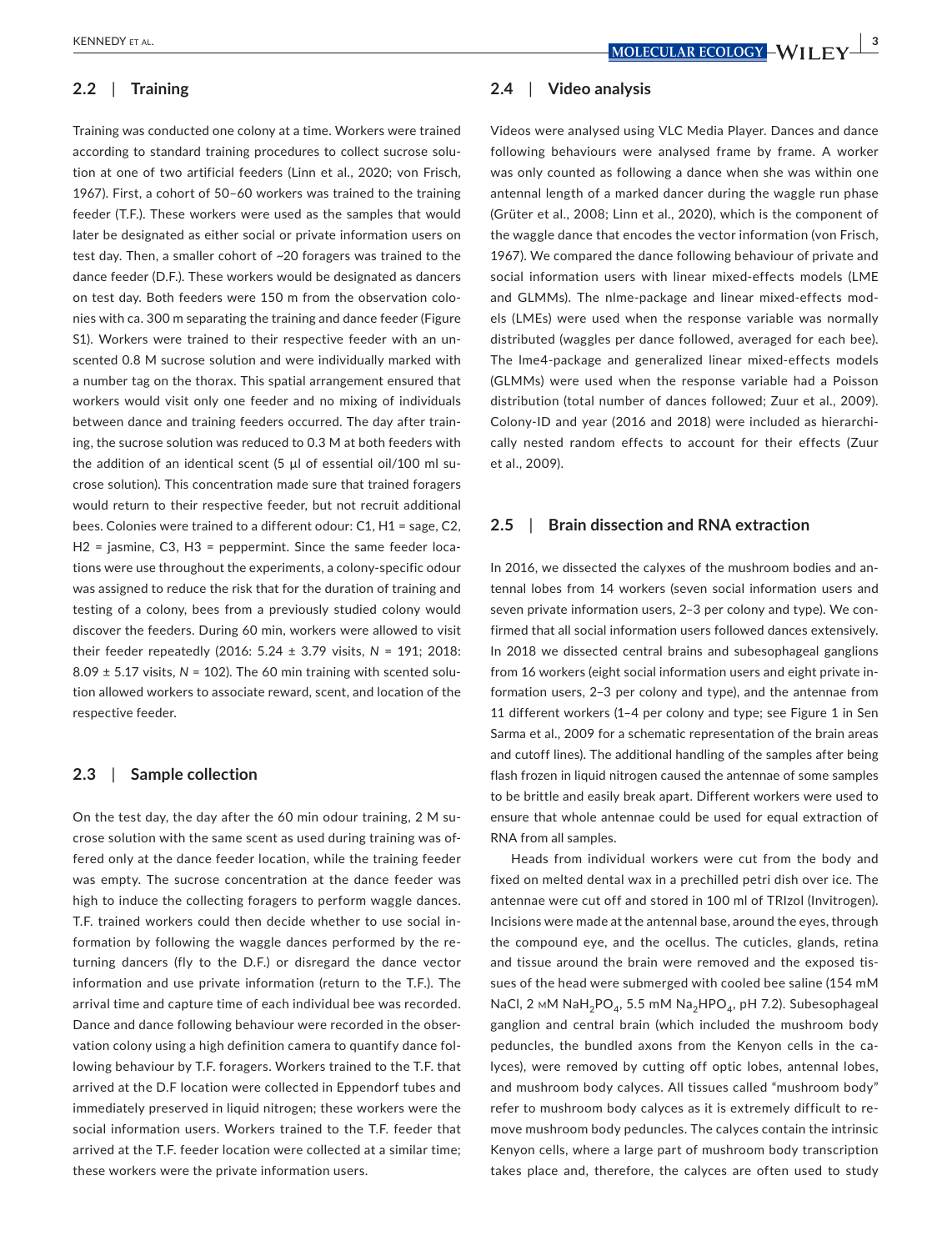

**FIGURE 1** Principal component analysis (PCA) plots displaying variance between individual samples based on all genes for each tissue type. Samples are organized by colour according to information use strategy (blue = social, red = private) and shapes by colony ID (circles = colony 1, triangles = colony 2, squares = colony 3

mushroom body gene expression (Humphries et al., 2003; Reim & Scheiner, 2014; Sarma et al., 2009). Furthermore, the tissue called "central brain" refers to a brain region that also includes the mushroom body peduncles and putative differences in expression in this tissue should be interpreted carefully because of the different functions of these tissues. Each dissection was completed in less than 5 min to prevent RNA degradation. Brain parts were stored in 100 ml of Trizol (Invitrogen) in −80°C for later RNA extraction using RNAeasy Mini Extraction Kit (Qiagen) according to the manufacturer's protocol.

#### **2.6**  | **Transcriptome analysis**

For sequencing, aliquots of RNA from private and social information users were sent to Beijing Genomics Institute (BGI) for library construction and sequencing. In 2016, Hiseq 4000 was used to sequence 100 base pair (bp) paired-end reads, obtaining 40 Mio clean reads per sample. The total sample size was 28. In 2018, BGISeq was used to sequence 100 bp paired-end reads, obtaining 70 Mio clean reads per sample. The sequencing failed for one sample and one sample was damaged during the travel (Eppendorf tube burst), decreasing our total sample size to 41. Raw reads were quality checked using fastqc v.0.11.8 (Andrews, 2010) followed by Illumina adapter removal using trimmomatic v.0.38. (Bolger et al., 2014). Clean reads were aligned using hisat2 v.2.1.0 (Kim et al., 2017) to the honey bee genome HvA3.1 as a reference (Wallberg et al., 2019). To count

how many aligned reads mapped to genes, we used HTSEQ v.0.11.2 (Anders et al., 2015) to generate count tables. Count tables for each part were analysed separately for gene expression differences between social and private information users using the R package DESEQ2 v.1.24.0 (Love et al., 2014). Before the analysis, an additional filtering step was added to ensure that only genes with counts of at least 10 reads in at least six samples (*n* − 1 of the smallest sample size) were used in the gene expression analysis. Information strategies were compared using the likelihood ratio test (LRT) approach whereby a full model with information type (SI or PI) and colony-ID as fixed factors is compared with a reduced model containing only colony-ID, taking into consideration colony effects. Genes were considered differentially expressed if the false discovery rate (FDR) corrected *p*-value was <.05. To ensure that the number of DEGs calculated by *DESeq2* were not due to chance and to account for the uneven number of samples across bee types and colonies for the antennae, we additionally performed permutations by switching samples from opposite information user groups (see methods in Libbrecht et al., 2016). For example, a sample was switched for a different information user group and the number and distribution of DEGs was compared to those calculated from our model in DESEQ2. We performed 28 permutations (14 times switching two samples for each group and 14 times switching three samples for each group) and recorded the number of DEGs in each permutation. We then compared this number to the numbers for all possible combinations of our samples to assess the number of DEGs that could be expected by chance.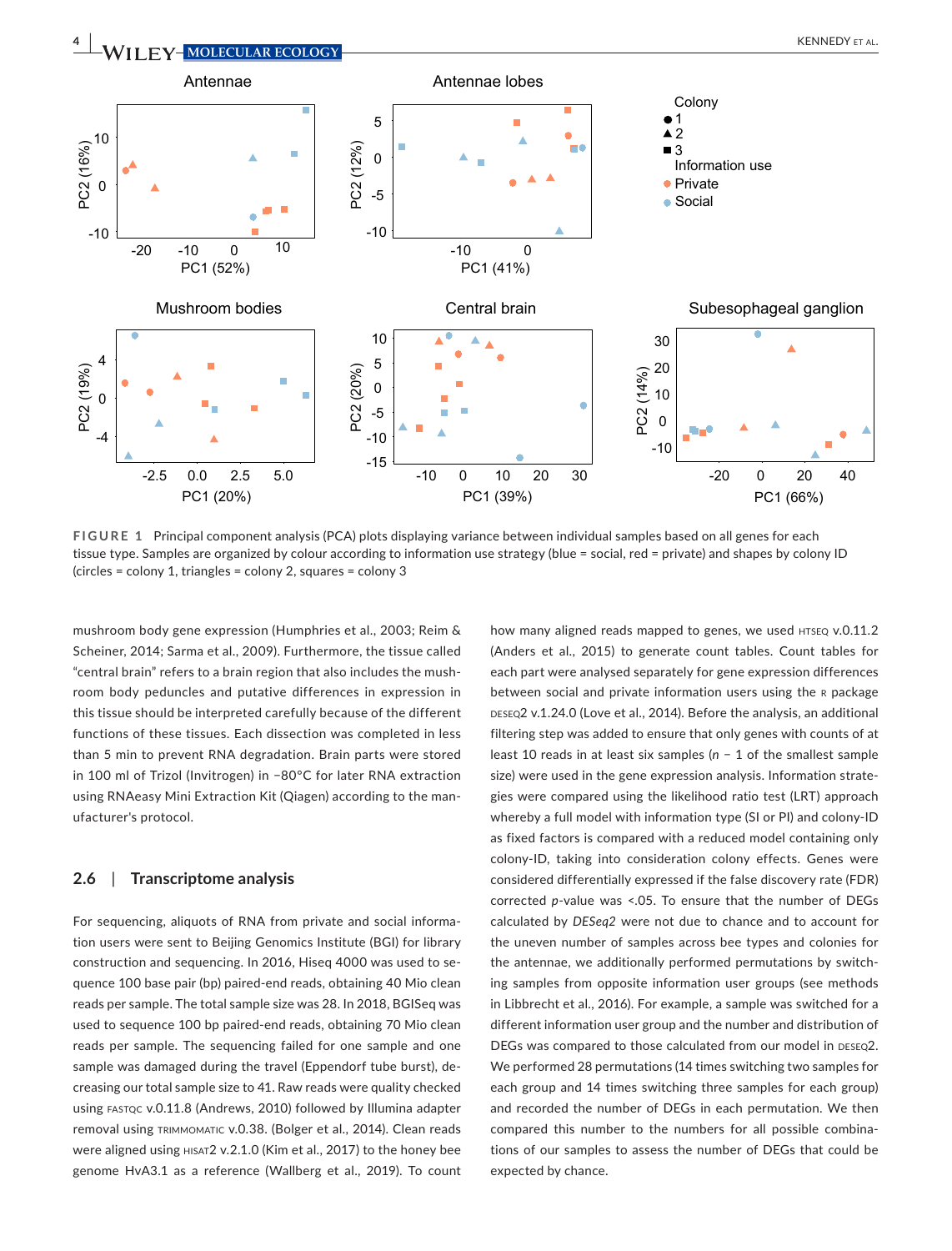KENNEDY et al. **<sup>|</sup> 5**

We used the R package DEGREPORT V.1.20.0 (Pantano, 2019) to visualize any patterns for all genes going into the analyses and to identify clustering patterns across social and private information users by using the rlog function of DESEQ2 to generate normalized count data and the default settings. PCAs (principal components analysis) based on all genes were performed for all tissues to visualize variation between samples. A heatmap was generate to visualize the clustering patterns of the differentially expressed genes in the antenna (Figure S3). All analysis were performed in R v.3.5.0 (R Core Team, 2018).

#### **2.7**  | **Gene ontology enrichment**

DEGs were loaded in a BLAST search on the NCBI database against the honey bee genome HvA3.1 to find gene annotations. To further obtain information about gene ontology (GO; Ashburner et al., 2000) and KEGG pathway (Ogata et al., 1999) enrichment we used interproscan v.5.36-75.0 (Jones et al., 2014) on the protein sequences. The R package TOPGO v.2.36.0 (Alexa and Rahnenfuhrer, 2018) was used to perform an enrichment analysis of GO terms and a Fisher's exact test was performed on the list of biological processes.

#### **3**  | **RESULTS**

# **3.1**  | **Dance following of social and private information users**

Dance following behaviour was analysed by combining data collected from video analysis for both years. Using a linear mixedeffects model, we found that SI bees followed fewer dances than PI bees during the testing period (5  $\pm$  0.7559 vs. 7.091  $\pm$  1.546 dances) (GLMM: *z*-value = −2.122; *p* = .0338). However, SI bees followed dances for longer (more waggle runs per dance) than PI bees (27.214 ± 4.089 vs. 30.818 ± 6.5; LME: *t*-value = 2.218; *p* = .0396).

#### **3.2**  | **Gene expression analysis**

The likelihood ratio test (LRT) comparison of information use strategies revealed no differences in gene expression between the two information user groups in the central brain, antennal lobes, and subesophageal ganglion (Figure 1). There was only one differentially expressed gene between social and private information users from our mushroom body calyxes' samples, which encodes for an uncharacterized protein (*p* = .026, gene ID: rna-XR\_003305479.1). However, there were 413 differentially expressed genes in the antennae, 318 were higher expressed in social information users and 95 were higher expressed in private information users. To confirm these substantial differences in gene expression in the antennae, we used permutations of samples to assess how this affects the number of DEGs in the antennae. The permutations showed that only very few DEGs were detected when 2–3 samples were swapped between

the SI and PI groups and their respective colonies (colony ID as fixed factor: 11.89 ± 31.87, *N* = 28; colony ID not included: 3.25 ± 7.01, *N* = 28; Figure S2). This confirms that the substantial differences in gene expression in the antennae are linked to whether bees belonged to the SI or the PI group. PCA plots used transformed data of all genes to further explore whether there is a clustering of samples based on information use strategies and colony. While a clustering pattern based on information use and colony can be seen for the antennae (Figure 1), the other tissues showed no clear clustering according to information use.

Exploring the list of DEGs in the antennae revealed that numerous odourant binding and chemosensory proteins differed in their expression in social and private information users. Specifically, we detected five genes for odourant or chemical perception among the upregulated genes in private information users (*odourant binding protein 5*,*11*, *19*,*7 and chemosensory protein 1*) and two among the upregulated genes in social information users (*odourant binding protein 7* and *chemosensory protein 2*; Figure 2). Several genes involved in biogenic amine production or signalling were also differentially expressed. Social information users had a higher expression of *tyrosine kinase Btk29A*; *dopamine N*-*acetyltransferase*, *tryptophan 5*-*hydroxylase 1*, which are involved in the production of dopamine or serotonin (Coleman & Neckameyer, 2005; Sasaki et al., 2012; Vavricka et al., 2014), while private information users had a higher expression of one gene *tyramine receptor*, *transcript variant X1*, which is associated with biogenic amine signalling (Blenau et al., 2000; Mustard et al., 2005; Figure 3). Social information users also had higher expression of the egg yolk precursor protein *vitellogenin*, a gene that is upregulated in nurses and downregulated in foragers' fat bodies and brain (Amdam et al., 2003; Nunes et al., 2013; Figure 3).

#### **3.3**  | **Gene function and enrichment analysis**

Separate GO enrichment analyses of only upregulated genes for each information strategy showed a small number of enriched functions: nine biological processes enriched in social information users connected mainly on carbohydrate (10 genes) and lipid (7) metabolic process and 18 enriched biological processes in private information users focused on oxidation-reduction process (7) and protein catabolic process (11).

#### **4**  | **DISCUSSION**

Information and its use in animals is an important topic in behaviour, ecology, and evolution because information is a critical currency that allows animals to make adaptive decisions in a given situation (e.g., Dall et al., 2005; Danchin et al., 2004; Hoppitt & Laland, 2013; Rieucau & Giraldau, 2011). The decision of when to utilize social versus private information to best exploit potential opportunities while avoiding costs is crucial for success and has been studied within a variety of both social and nonsocial animals (e.g., Bonnie & Earley, 2007;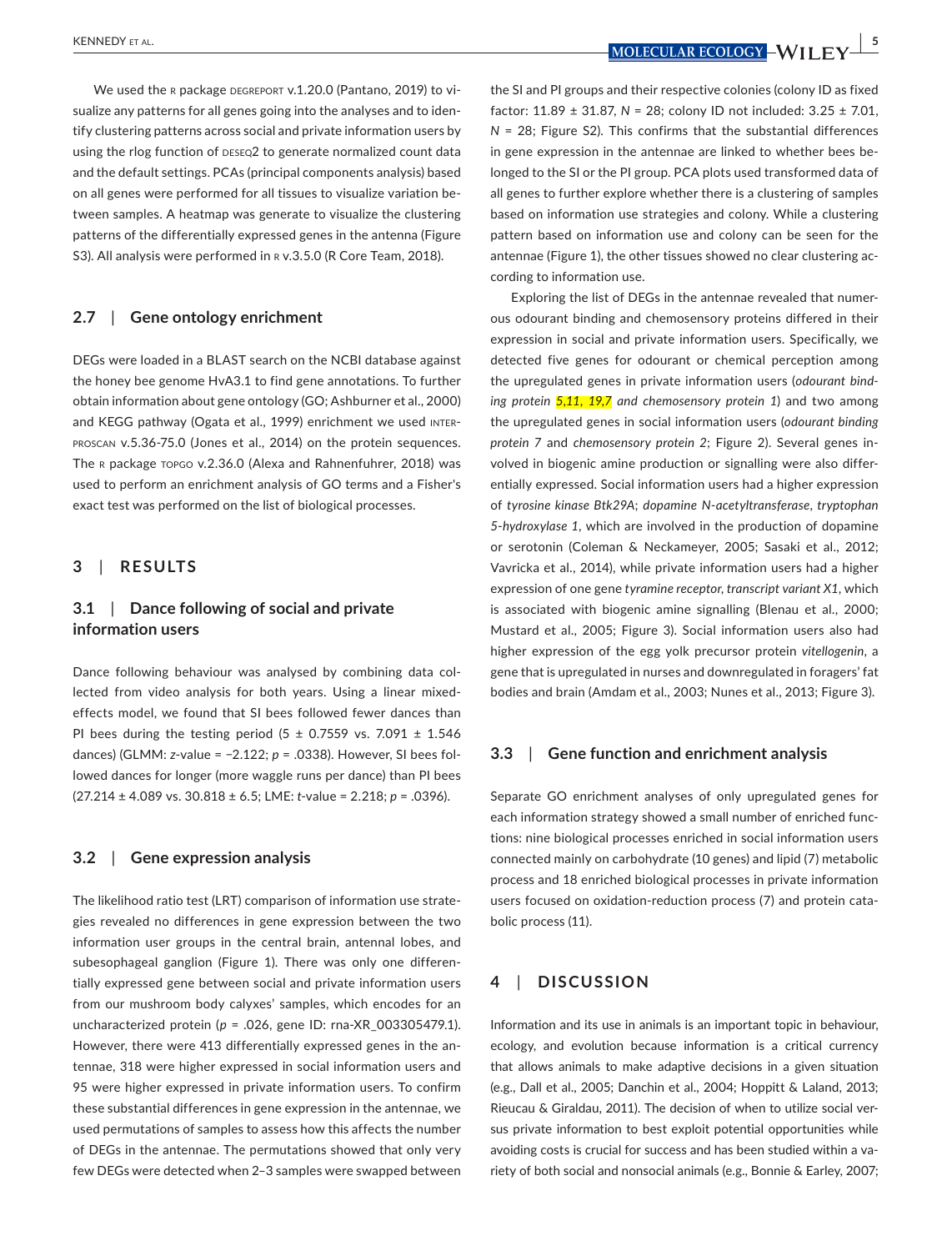

**FIGURE 2** Plots of individual odourant binding protein (OBP) and chemosensory protein (CSP) genes. Black dots show counts for individual samples and shapes correspond to the colony ID (circle = colony 1, triangle = colony 2, square = colony 3). Coloured circles are representative of the average for the respective information strategy (red = private, blue = social) with confidence intervals. (a) OBP11 (*p* < .001), (b) OBP19 (*p* = .001), (c) OBP5 (*p* = .03), (d) OBP7 (*p* < .001), (e) CSP1 (*p* = .009) and (f) CSP2 (*p* = .007). *p*-values shown are after FDR correction

Grüter & Ratnieks, 2011; Haak et al., 2020; Taborsky & Oliveira, 2012; Weimerskirch et al., 2010; Wray et al., 2012). However, it is still unclear whether and how molecular and neurosensory factors determine an individual's preference for social or private information.

Here we explore whether gene expression differences between honey bee foragers are linked to the use of social or private information about food sources to uncover the potential molecular mechanisms that underlie the decision to decode and use waggle dances in honey bees. Contrary to our prediction, the transcriptomes of all four analysed brain parts did not differ between bees using these two foraging strategies. Strikingly, however, we found substantial gene expression differences in the antennae. Over 400 genes were differentially expressed between social and private information users, suggesting that the sensory perception of these two forager types differs. This is further supported by our results which show gene expression differences related to odourant binding proteins, chemosensory proteins, and genes associated with biogenic amine production.

The lack of differences in the brain areas was unexpected given that Liang et al. (2012) found extensive differences in whole-brain gene expression between scouts and nonscout foragers (in their study, nonscout foragers could have included both private and

social information users). We expected the mushroom bodies to show differences since it has previously been shown that they are involved in multisensory integration, learning, and place memory (e.g., Collett & Collett, 2018; Strausfeld et al., 2009). The antennal lobes are involved in odour recognition and memory through the interconnectivity of neurons with the mushroom body and were thus selected as another area of interest (Boeckh & Tolbert, 1993). The central brain has been suggested as an important area for dance communication (Barron & Plath, 2017), while the subesophageal ganglion plays important roles in reward perception and taste (Galizia et al., 2011). Together, these brain regions were thought to process reward and odour perception which could play an important role in the decision to use dance information. Our study indicates that information use strategies may not primarily depend on integration of information in higher order centres, but that the antennae play a major role in decision-making when facing communication signals. However, we note that the sample size in this study could have limited our ability to detect small differences in brain tissues.

The 413 differentially expressed genes in the antennae present an array of gene families and functions. Of particular interest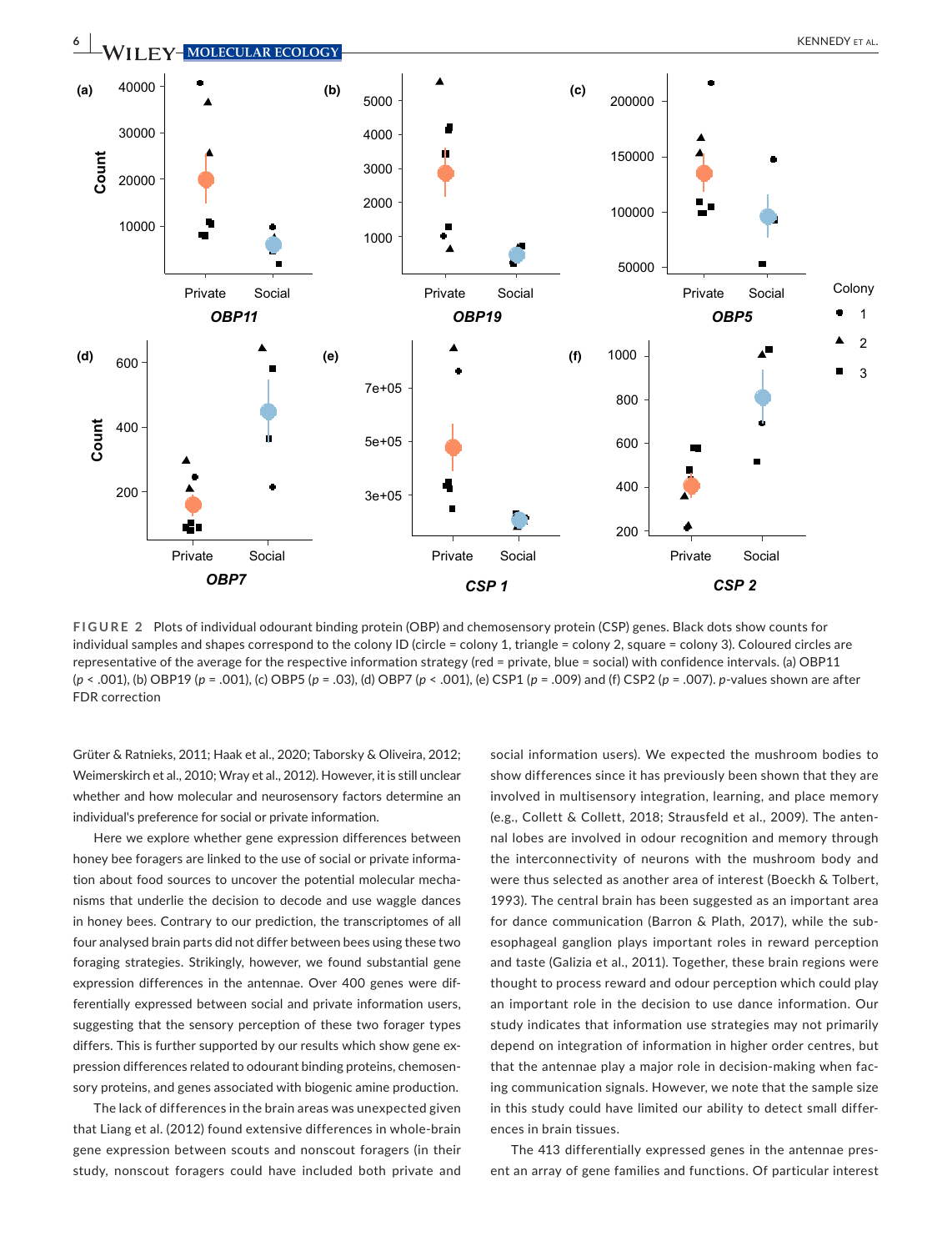

**FIGURE 3** Plots of individual genes associated with biogenic amine production and reproduction. Black dots show counts for individual samples and shapes correspond to the colony ID (circle = colony 1, triangle = colony 2, square = colony 3). Coloured circles are representative of the average for the respective information strategy (red = private, blue = social) with confidence intervals. (a) *Tyramine receptor* (*p* = .018), (b) *Vitellogenin* (*p* = .045), (c) *Tyrosine kinase Btk29A* (*p* = .006) and (d) *Tryptophan 5-hydroxylase 1* (*p* < .001). *p*-values shown are after FDR correction

are genes coding for odourant binding proteins and those involved in biogenic amine production and signalling due to their potential roles in chemosensory perception. Thus, differences in the perception of chemosensory information cues and signals could result in divergent foraging strategies. While our study cannot disentangle whether gene expression is the cause or the consequence of the information use strategy, they suggest that chemosensory perception by the antennae could be involved in the decision to decode waggle dances and use social information. In many social insects, the antennae play an integral role in social recognition (Balbuena & Farina, 2020; Ozaki et al., 2005; Sharma et al., 2015). Studies in *Oecophylla smaragdina*, for instance, indicated that the density of antennal sensilla is important in regulating behaviour, particularly in determining the aggression response behaviour to non-nestmates (Cholé et al., 2019; Gill et al., 2013). Similar to other social insects, honey bee foragers first use their antennae to perceive and respond to a variety of chemical signals for navigation (Menzel & Greggers, 2013), efficient nectar/pollen collection (Arenas & Farina, 2012), and dance communication (Gilley et al., 2012; Reinhard & Srinivasan, 2009; Thom et al., 2007).

By transporting odourants, for example, from antennal sensilla to odourant receptors, odourant binding proteins (OBPs) play important roles in olfactory sensitivity (Leal, 2013). They are hypothesized to be important in insect communication (Pelosi et al., 2005), including in the honey bee which use highly complex odours and pheromones to regulate their social activities (Baracchi et al., 2020; Farina et al., 2012). Of the 21 OBPs found in the honey bee, only

nine are exclusively expressed in the antennae. The remaining OBPs are active throughout the honey bee body or specific nonolfactory tissues (Forêt & Maleszka, 2006). Our analysis revealed that workers which rely on private information in the form of spatial memory show higher expression of four odourant binding proteins (*obp5*, *obp11*, *obp19*, and *obp7*), whereas workers that rely on socially acquired information upregulate one (*obp7*). Thus, ~25% of all OBPs found in honey bees were differentially expressed. Of the OBPs that were upregulated in private information users, *obp5* and *obp11* have been previously shown to be exclusively expressed in the antennae and suggest a chemosensory function (Forêt & Maleszka, 2006). Interestingly, *obp11* is mainly expressed in a rare type of antennal sensilla found only in female honey bees, the *sensilla basiconica*, and is likely to facilitate the function of these sensilla (Kucharski et al., 2016). While the ligand of *obp11* remains unknown, there is evidence that the *sensilla basiconica* play important roles in the perception of cuticular hydrocarbons (CHCs) in ants (Sharma et al., 2015) and may play a similar role in honey bees (Kucharski et al., 2016). This is remarkable because CHCs emitted by dancing bees are known to trigger the use of private information in honey bees (Gilley et al., 2012; Thom et al., 2007). This raises the possibility that a higher expression of *obp11* increases the sensitivity of bees towards CHCs emitted by waggle dancers, thereby triggering private information use. The latter could also partly explain why private information users frequently follow dances, but follow them less long than social information users (Grüter & Ratnieks 2011; this study). The remaining differentially expressed OBPs (*obp19* and *obp7*) have been shown to be ubiquitously expressed, which suggests they may have additional molecular functions which we currently do not know. Overall, these results indicate a difference in perceptional sensitivity where workers which use private information perceive some chemosensory stimuli more or differently than social information users. This could have far reaching consequences for their behaviour given the role that odours play in the decision-making and information use of a forager, for example, in the identification and learning of floral resources or the perception of cuticular hydrocarbons (Gilley et al., 2012; Grüter et al., 2008; Johnson, 1967; Reinhard et al., 2004; von Frisch, 1967).

Chemosensory proteins serve a similar role as OBPs in transporting chemical stimuli through mechanisms that are not yet well understood. These proteins are heavily concentrated in antennal sensilla but are also expressed in nonolfactory tissues (Calvello et al., 2005; Forêt et al., 2007). Of the six chemosensory proteins found in honey bees (McKenzie et al., 2014), two were differentially expressed in social and private information users, chemosensory proteins 1 and 2. Both chemosensory proteins have been shown to be highly expressed in the antennae (Li et al., 2016), which further supports the view that the differences between the information strategies may be rooted in chemoreception.

Biogenic amines have been associated with regulating learning, foraging behaviour, and the transition from in-hive tasks to foraging (Lehman et al., 2006). Biogenic amine signalling is known to change with age and tissue location in honey bees (e.g., McQuillan et al.,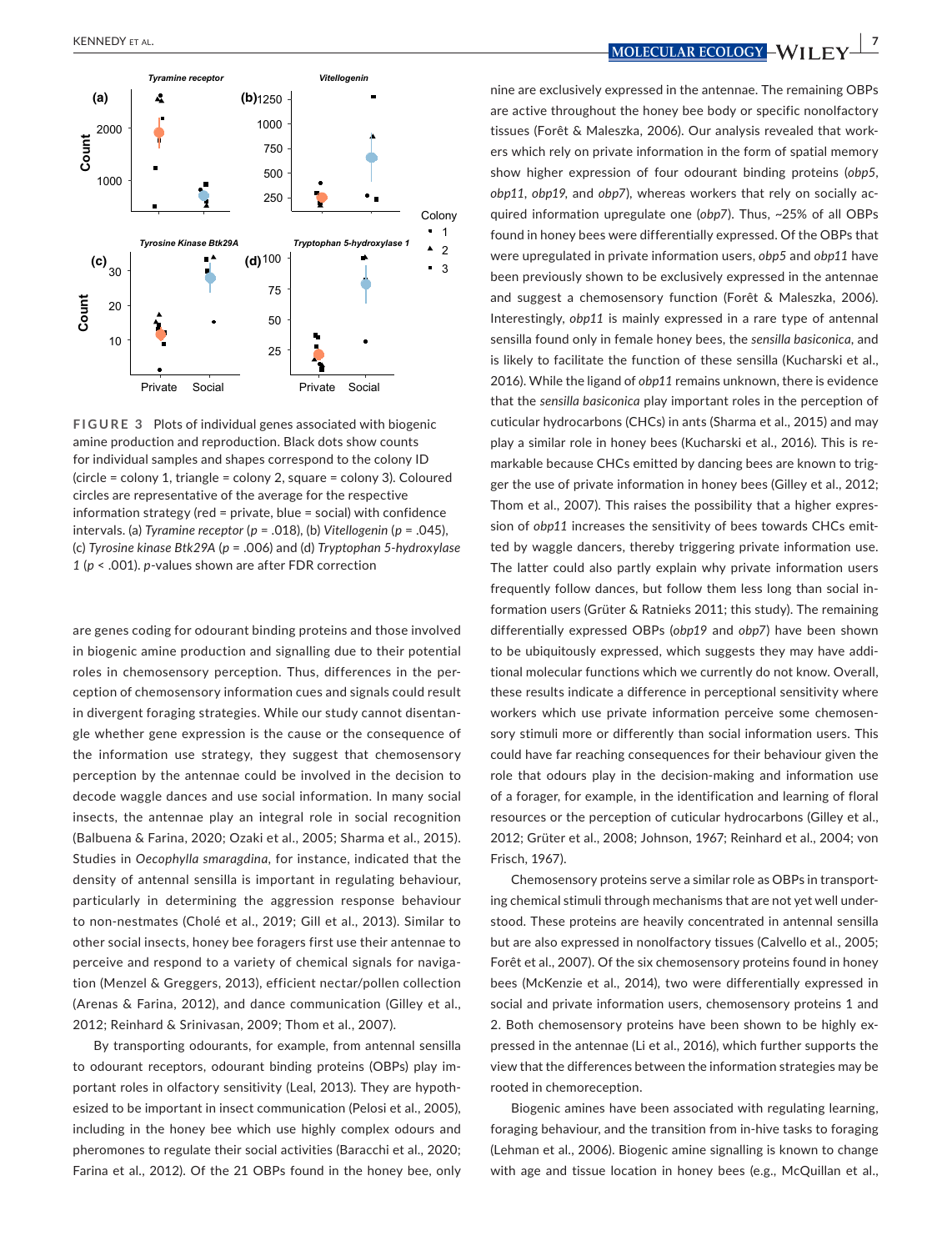**8 W**/II FV-MOLECULAR ECOLOGY

2012; Perry & Barron, 2013; Reim & Scheiner, 2014; Thamm et al., 2017). Specifically, dopamine, serotonin, octopamine, and tyramine titres in the brain were found to be linked to both task and age (Barron et al., 2002; Harris and Woodring, 1992; Kokay & Mercer, 1997; Schulz & Robinson, 1999). For example, tyramine levels have been linked to novelty seeking in scouting behaviour (Cook et al., 2018; Liang et al., 2012), sucrose responsiveness (Scheiner, Entler, et al., 2017; Scheiner et al., 2002; Scheiner, Reim, et al., 2017), and division of labour between nectar and pollen foragers (Hunt et al., 1995; Scheiner et al., 2001). Dopamine has been shown to modulate sucrose responsiveness (Scheiner et al., 2002), learning (Vergoz et al., 2007) and dance following (Linn et al., 2020), whereas serotonin influences foraging activity (Schulz et al., 2003) and regulates feeding in many animals (Blundell & Halford, 1998; French et al., 2014; Voigt & Fink, 2015). Our findings of an upregulation of genes associated with biogenic amine production, raise the possibility that social information users could differ in their sensory perception as well as sucrose response thresholds compared to private information users. It is noteworthy, however, that the differences we found in relation to biogenic amine signalling were not in the brain. Instead, higher expression of several genes associated with dopamine and serotonin production was found in the antennae of social information users. We did not control for foraging age or experience, which have already been shown to affect gene biogenic amine expression (Reim & Scheiner, 2014). However, the lack of differential expression in brain areas suggests that there was no systematic age bias in our samples.

Another interesting differentially expressed gene, *vitellogenin*, is best known as an egg yolk precursor protein for egg laying organisms. Under normal conditions in social insects, the queen is the main reproductive member and therefore produces the highest levels of *vitellogenin*. However, *vitellogenin* serves important roles for other behaviours and functions outside of reproduction (Morandin et al., 2014; Nelson et al., 2007). For example, nurses produce the next highest levels of *vitellogenin* in their hypherengeal glands to fortify brood food with protein (Amdam et al., 2003, 2009; Wegener et al., 2009). A characteristic feature of the transition from nurse to forager is the drop in vitellogenin levels (Amdam et al., 2003; Messan et al., 2018). Our finding is consistent with evidence that biogenic amine levels are linked to *vitellogenin* and foraging behaviour (Koywiwattrakul et al., 2005; Linn et al., 2020), where social information have a similar physiological state to nurses.

Intrinsic factors such as genetic differences could also affect the decision to decode waggle dances. Honey bee queens can mate with more than 20 drones (Strassmann, 2001), and the patriline composition of our samples is not known. It is well known that different patrilines can differ in foraging behaviours, such as foraging age (Kolmes et al., 1989). Paternal effects can also impact gustatory responsiveness and learning abilities (Behrends et al., 2007; Scheiner and Arnold, 2010; Scheiner et al., 1999, 2001, 2005). It is unclear whether systematic patriline differences in the composition of PI and SI bees would lead to differential gene expression only in the

antennae, but future studies should explore whether bees using private or social information differ in their patrilines.

Overall, our results suggest an important role of the antennae in mediating decision-making and information use. In particular, we suggest a link between chemosensory perception and the reliance on communication in honey bees. For instance, private and social information users might perceive important social and environmental odours differently. Our results and those of Ozaki et al. (2005) highlight our limited understanding of the cognitive and neuronal processes that underlie animal decision-making. The relative importance of peripheral and central information processing for decisionmaking is a fascinating avenue for future research. Further studies are also needed to disentangle the potential effects of genetic differences (i.e., different patrilines), differences in foraging experience, and other factors on gene expression. In addition, we need studies such as sucrose response thresholds, odour learning, and electroantennograms to confirm our hypothesis that the gene expression differences in the antennae of SI and PI bees is a result of differences in sensory perception.

#### **ACKNOWLEDGMENTS**

We are grateful to Semi Brami for help with data collection and Romain Libbrecht and Marah Stoldt for their support in the gene expression analyses. We thank Ricarda Scheiner and Markus Thamm for helpful advice on the brain dissections. We also would like to thank the German Research Foundation (DFG) for a grant to C. G. and S. F. (DFG GR 4986/3-1 and FO 298/27-1). T.P. was supported by a fellowship of the China Scholarship Council (File No. 201606170134). S.M.G. was supported by a grant from the "Inneruniversitäre Forschungsförderung" of the University of Mainz. Our laboratory work was supported by Marion Kever and Steffi Emmling.

#### **AUTHOR CONTRIBUTIONS**

Anissa Kennedy, Tianfei Peng, Melissa Linn, Simone M. Glaser, Susanne Foitzik and Christoph Grüter conceived the study and designed the experiments. Anissa Kennedy, Tianfei Peng, Melissa Linn and Simone M. Glaser conducted the field experiments. Tianfei Peng, Melissa Linn and Simone M. Glaser performed all honey bee brain dissections and RNA extractions. Tianfei Peng and Anissa Kennedy worked together on gene expression analysis. Data analysis was supported by Susanne Foitzik and Christoph Grüter. Anissa Kennedy wrote the first draft of the manuscript, all authors contributed to writing the final version.

#### **DATA AVAILABILITY STATEMENT**

All the Supporting Information material and additional data generated and used throughout this project may be found within the Dryad repository <https://doi.org/10.5061/dryad.sqv9s4n3g>, which contains the following: dance following information for all samples, lists of differentially expressed genes for all brain tissues, InterProScan annotation of gene lists and GO enrichments from all antenna samples, and all information for permutations including design, number of genes, and gene information. All sequencing data has been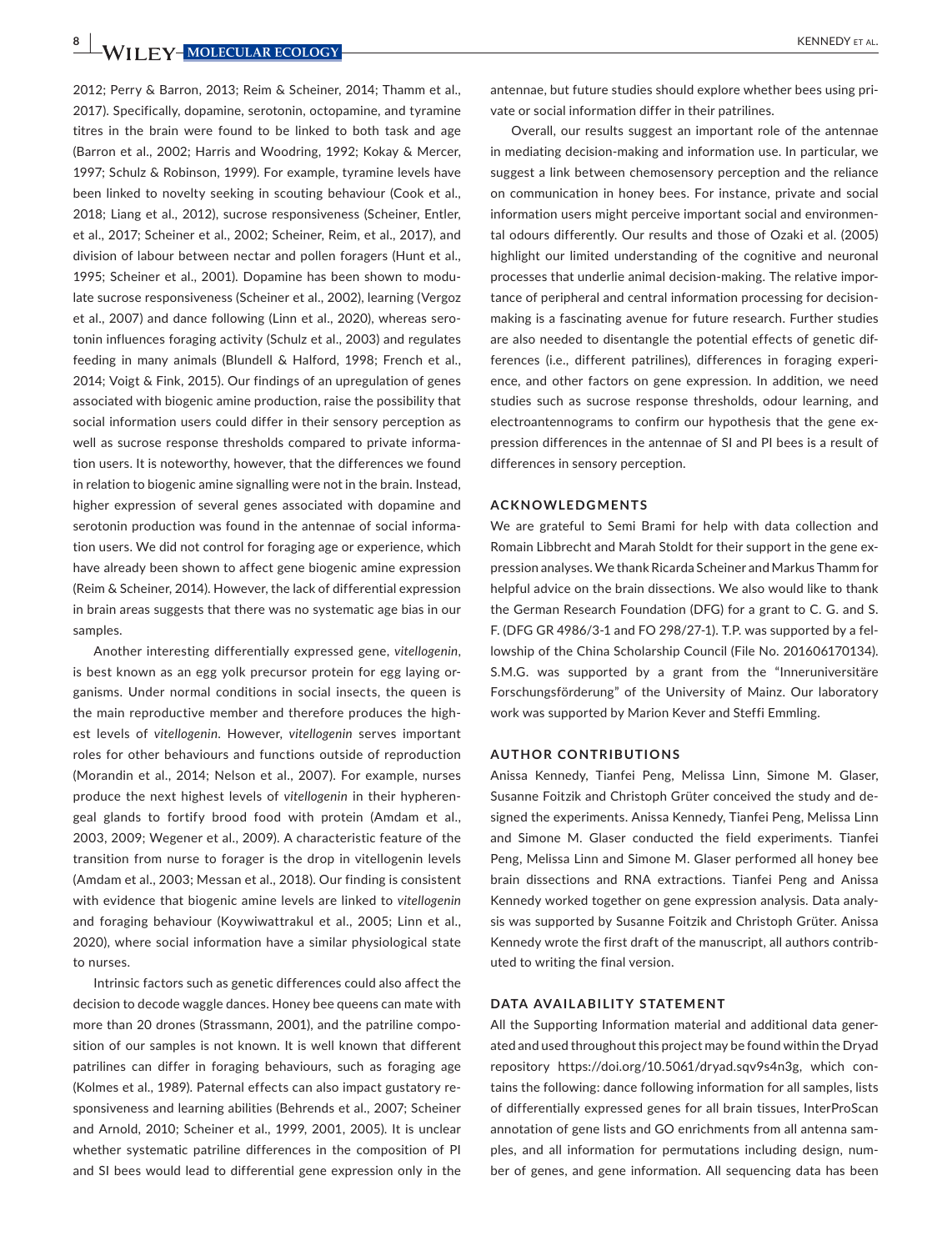$\times$  **KENNEDY** et al. **We are the set of the set of the set of the set of the set of the set of the set of the set of the set of the set of the set of the set of the set of the set of the set of the set of the set of the** 

deposited in the Sequencing Read Archive (SRA: [P](info:x-wiley/peptideatlas/P)[RJNA707149](info:x-wiley/peptideatlas/RJNA707149)) of the NCBI.

## **ORCID**

*Anissa Kenned[y](https://orcid.org/0000-0002-2585-4366)* <https://orcid.org/0000-0002-2585-4366> *Tianfei Peng* <https://orcid.org/0000-0003-2239-9967> *Susanne Foitzik* <https://orcid.org/0000-0001-8161-6306> *Christoph Grüter* <https://orcid.org/0000-0001-5553-5465>

#### **REFERENCES**

- Alexa, A., & Rahnenfuhrer, J. (2018). *TOPGO: Enrichment analysis for gene ontology*. R package version 2.28.0.
- Alleman, A., Stoldt, M., Feldmeyer, B., & Foitzik, S. (2019). Tandemrunning and scouting behaviour are characterized by up-regulation of learning and memory formation genes within the ant brain. *Molecular Ecology*, *28*, 2342–2359. [https://doi.org/10.1111/](https://doi.org/10.1111/mec.15079) [mec.15079.](https://doi.org/10.1111/mec.15079)
- Amdam, G. V., Norberg, K., Hagen, A., & Omholt, S. W. (2003). Social exploitation of vitellogenin. *Proceedings of the National Academy of Sciences*, *100*, 1799–1802. [https://doi.org/10.1073/pnas.03339](https://doi.org/10.1073/pnas.0333979100) [79100.](https://doi.org/10.1073/pnas.0333979100)
- Amdam, G. V., Rueppell, O., Fondrk, M. K., Page, R. E., & Nelson, C. M. (2009). The nurse's load: Early-life exposure to brood-rearing affects behavior and lifespan in honey bees (*Apis mellifera*). *Experimental Gerontology*, *44*, 467–471. [https://doi.org/10.1016/j.](https://doi.org/10.1016/j.exger.2009.02.013) [exger.2009.02.013.](https://doi.org/10.1016/j.exger.2009.02.013)
- Anders, S., Pyl, P. T., & Huber, W. (2015). HTSeq—A Python framework to work with high-throughput sequencing data. *Bioinformatics*, *31*, 166–169. <https://doi.org/10.1093/bioinformatics/btu638>.
- Andrews, S. (2010). *FastQC: A quality control tool for high throughput sequence data*. Retrieved from [http://www.bioinformatics.babraham.](http://www.bioinformatics.babraham.ac.uk/projects/fastqc) [ac.uk/projects/fastqc.](http://www.bioinformatics.babraham.ac.uk/projects/fastqc)
- Arenas, A., & Farina, W. M. (2012). Learned olfactory cues affect pollenforaging preferences in honeybees, *Apis mellifera*. *Animal Behaviour*, *83*, 1023–1033. [https://doi.org/10.1016/j.anbehav.2012.01.026.](https://doi.org/10.1016/j.anbehav.2012.01.026)
- Arenas, A., Lajad, R., Peng, T., Grüter, C., & Farina, W. (2020). Correlation between octopaminergic signalling and foraging task specialisation in honeybees. *Genes, Brain and Behavior*, *20*, e12718. [https://doi.](https://doi.org/10.1111/gbb.12718) [org/10.1111/gbb.12718.](https://doi.org/10.1111/gbb.12718)
- Ashburner, M., Ball, C. A., Blake, J. A., Botstein, D., Butler, H., Cherry, J. M., Davis, A. P., Dolinski, K., Dwight, S. S., Eppig, J. T., Harris, M. A., Hill, D. P., Issel-Tarver, L., Kasarskis, A., Lewis, S., Matese, J. C., Richardson, J. E., Ringwald, M., Rubin, G. M., & Sherlock, G. (2000). Gene ontology: Tool for the unification of biology. *Nature Genetics*, *25*, 25–29.<https://doi.org/10.1038/75556>.
- Balbuena, M. S., & Farina, W. M. (2020). Chemosensory reception in the stingless bee *tetragonisca angustula*. *Journal of Insect Physiology*, *125*, 104076. [https://doi.org/10.1016/j.jinsphys.2020.104076.](https://doi.org/10.1016/j.jinsphys.2020.104076)
- Baracchi, D., Cabirol, A., Devaud, J. M., Haase, A., d'Ettorre, P., & Giurfa, M. (2020). Pheromone components affect motivation and induce persistent modulation of associative learning and memory in honey bees. *Communications Biology*, *3*, 1–9. [https://doi.org/10.1038/](https://doi.org/10.1038/s42003-020-01183-x) [s42003-020-01183-x.](https://doi.org/10.1038/s42003-020-01183-x)
- Barron, A. B., & Plath, J. A. (2017). The evolution of honey bee dance communication: A mechanistic perspective. *Journal of Experimental Biology*, *220*, 4339–4346. [https://doi.org/10.1242/jeb.142778.](https://doi.org/10.1242/jeb.142778)
- Barron, A., Schulz, D., & Robinson, G. (2002). Octopamine modulates responsiveness to foraging-related stimuli in honey bees (*Apis mellifera*). *Journal of Comparative Physiology A*, *188*, 603–610. [https://doi.](https://doi.org/10.1007/s00359-002-0335-5) [org/10.1007/s00359-002-0335-5.](https://doi.org/10.1007/s00359-002-0335-5)
- Behrends, A., Scheiner, R., Baker, N., & Amdam, G. V. (2007). Cognitive aging is linked to social role in honey bees (*Apis*

*mellifera*). *Experimental Gerontology*, *42*, 1146–1153. [https://doi.](https://doi.org/10.1016/j.exger.2007.09.003) [org/10.1016/j.exger.2007.09.003.](https://doi.org/10.1016/j.exger.2007.09.003)

- Biesmeijer, J. C., & Seeley, T. D. (2005). The use of waggle dance information by honey bees throughout their foraging careers. *Behavioral Ecology and Sociobiology*, *59*, 133–142. [https://doi.org/10.1007/](https://doi.org/10.1007/s00265-005-0019-6) [s00265-005-0019-6](https://doi.org/10.1007/s00265-005-0019-6).
- Blenau, W., Balfanz, S., & Baumann, A. (2000). *Amtyr1*: Characterization of a gene from honeybee (*Apis mellifera*) brain encoding a functional tyramine receptor. *Journal of Neurochemistry*, *74*, 900–908. [https://](https://doi.org/10.1046/j.1471-4159.2000.0740900.x) [doi.org/10.1046/j.1471-4159.2000.0740900.x](https://doi.org/10.1046/j.1471-4159.2000.0740900.x).
- Blundell, J. E., & Halford, J. C. (1998). Serotonin and appetite regulation. *CNS Drugs*, *9*, 473–495. [https://doi.org/10.2165/00023210-19980](https://doi.org/10.2165/00023210-199809060-00005) [9060-00005](https://doi.org/10.2165/00023210-199809060-00005).
- Boeckh, J., & Tolbert, L. P. (1993). Synaptic organization and development of the antennal lobe in insects. *Microscopy Research and Technique*, *24*, 260–280.<https://doi.org/10.1002/jemt.1070240305>.
- Bolger, A. M., Lohse, M., & Usadel, B. (2014). Trimmomatic: A flexible trimmer for Illumina sequence data. *Bioinformatics*, *30*, 2114–2120. [https://doi.org/10.1093/bioinformatics/btu170.](https://doi.org/10.1093/bioinformatics/btu170)
- Bonnie, K. E., & Earley, R. L. (2007). Expanding the scope for social information use. *Animal Behaviour*, *74*, 171–181. [https://doi.](https://doi.org/10.1016/j.anbehav.2006.12.009) [org/10.1016/j.anbehav.2006.12.009.](https://doi.org/10.1016/j.anbehav.2006.12.009)
- Calvello, M., Brandazza, A., Navarrini, A., Dani, F. R., Turillazzi, S., Felicioli, A., & Pelosi, P. (2005). Expression of odorant-binding proteins and chemosensory proteins in some hymenoptera. *Insect Biochemistry & Molecular Biology*, *35*, 297–307. [https://doi.org/10.1016/j.](https://doi.org/10.1016/j.ibmb.2005.01.002) [ibmb.2005.01.002](https://doi.org/10.1016/j.ibmb.2005.01.002).
- Cholé, H., Carcaud, J., Mazeau, H., Famié, S., Arnold, G., & Sandoz, J. C. (2019). Social contact acts as appetitive reinforcement and supports associative learning in honeybees. *Current Biology*, *29*, 1407– 1413. <https://doi.org/10.1016/j.cub.2019.03.025>.
- Coleman, C. M., & Neckameyer, W. S. (2005). Serotonin synthesis by two distinct enzymes in *Drosophila melanogaster*. *Archives of Insect Biochemistry and Physiology: Published in Collaboration with the Entomological Society of America*, *59*, 12–31. [https://doi.](https://doi.org/10.1002/arch.20050) [org/10.1002/arch.20050](https://doi.org/10.1002/arch.20050).
- Collett, M., & Collett, T. S. (2018). How does the insect central complex use mushroom body output for steering? *Current Biology*, *28*, R733–R734. <https://doi.org/10.1016/j.cub.2018.05.060>.
- Cook, C. N., Mosqueiro, T., Brent, C. S., Ozturk, C., Gadau, J., Pinter-Wollman, N., & Smith, B. H. (2018). Individual differences in learning and biogenic amine levels influence the behavioural division between foraging honey bee scouts and recruits. *Journal of Animal Ecology*, *88*, 236–246.<https://doi.org/10.1111/1365-2656.12911>.
- Czaczkes, T. J., Grüter, C., & Ratnieks, F. L. (2015). Trail pheromones: An integrative view of their role in social insect colony organization. *Annual Review of Entomology*, *60*, 581–599. [https://doi.org/10.1146/](https://doi.org/10.1146/annurev-ento-010814-020627) [annurev-ento-010814-020627.](https://doi.org/10.1146/annurev-ento-010814-020627)
- Dacks, A. M., Christensen, T. A., Agricola, H. J., Wollweber, L., & Hildebrand, J. G. (2005). Octopamine-immunoreactive neurons in the brain and subesophageal ganglion of the hawkmoth *Manduca sexta*. *Journal of Comparative Neurology*, *488*, 255–268. [https://doi.](https://doi.org/10.1002/cne.20556) [org/10.1002/cne.20556.](https://doi.org/10.1002/cne.20556)
- Dall, S. R., Giraldeau, L. A., Olsson, O., McNamara, J. M., & Stephens, D. W. (2005). Information and its use by animals in evolutionary ecology. *Trends in Ecology & Evolution*, *20*, 187–193. [https://doi.](https://doi.org/10.1016/j.tree.2005.01.010) [org/10.1016/j.tree.2005.01.010.](https://doi.org/10.1016/j.tree.2005.01.010)
- Danchin, E., Giraldeau, L. A., Valone, T. J., & Wagner, R. H. (2004). Public information: From nosy neighbors to cultural evolution. *Science*, *305*, 487–491.<https://doi.org/10.1126/science.1098254>.
- Dechaume-Moncharmont, F. X., Dornhaus, A., Houston, A. I., McNamara, J. M., Collins, E. J., & Franks, N. R. (2005). The hidden cost of information in collective foraging. *Proceedings of the Royal Society B: Biological Sciences*, *272*, 1689–1695. [https://doi.org/10.1098/](https://doi.org/10.1098/rspb.2005.3137) [rspb.2005.3137](https://doi.org/10.1098/rspb.2005.3137).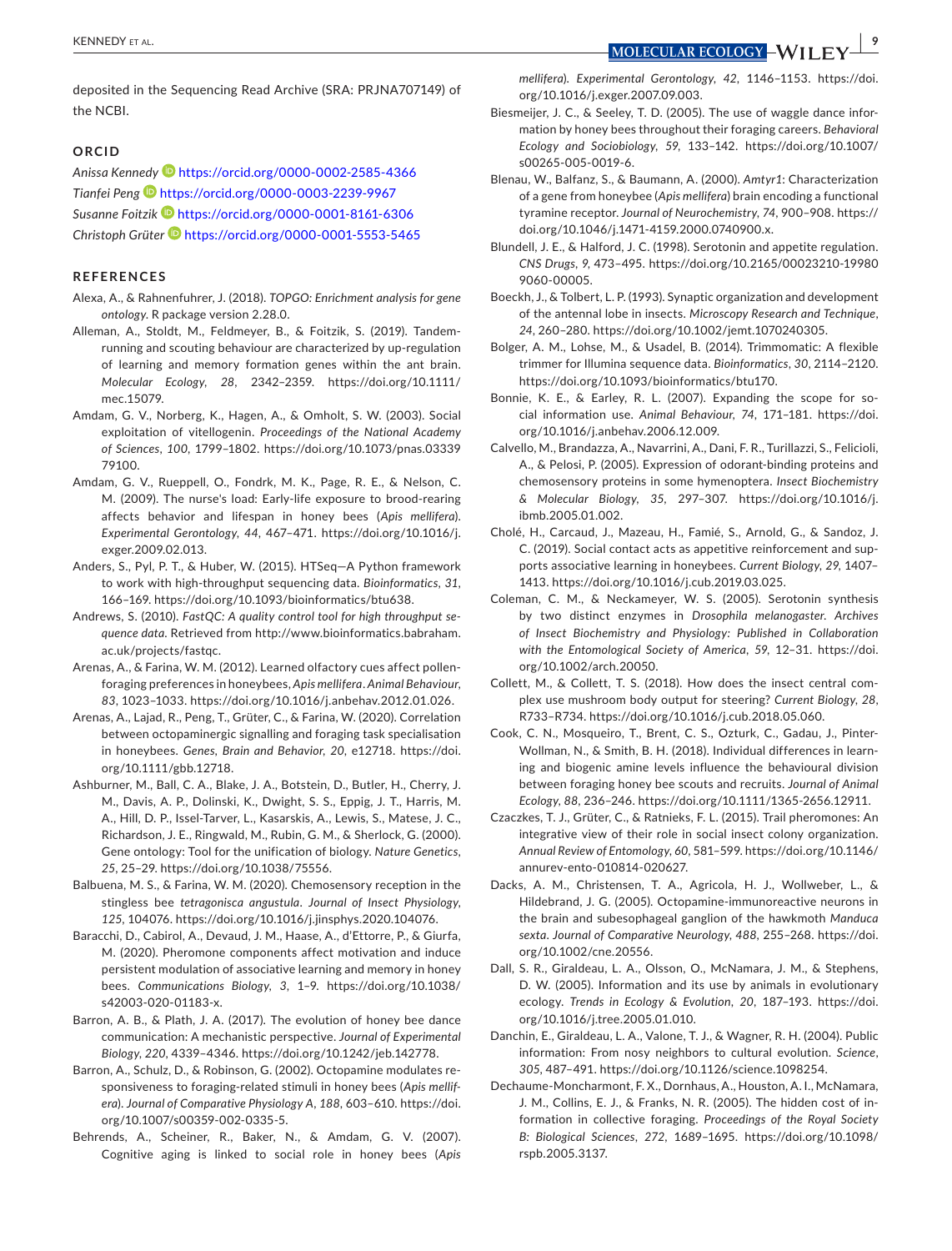**10 <sup>|</sup>**  KENNEDY et al.

- Farina, W. M., Grüter, C., & Arenas, A. (2012). Olfactory information transfer during recruitment in honey bees. In G. C. Galizia, D. Eisenhardt, & M. Giurfa (Eds.), *Honeybee neurobiology and behavior* (pp. 89–101). Springer.
- Forêt, S., & Maleszka, R. (2006). Function and evolution of a gene family encoding odorant binding-like proteins in a social insect, the honey bee (*Apis mellifera*). *Genome Research*, *16*, 1404–1413. [https://doi.](https://doi.org/10.1101/gr.5075706) [org/10.1101/gr.5075706.](https://doi.org/10.1101/gr.5075706)
- Forêt, S., Wanner, K. W., & Maleszka, R. (2007). Chemosensory proteins in the honey bee: Insights from the annotated genome, comparative analyses and expressional profiling. *Insect Biochemistry & Molecular Biology*, *37*, 19–28. [https://doi.org/10.1016/j.](https://doi.org/10.1016/j.ibmb.2006.09.009) [ibmb.2006.09.009.](https://doi.org/10.1016/j.ibmb.2006.09.009)
- French, A. S., Simcock, K. L., Rolke, D., Gartside, S. E., Blenau, W., & Wright, G. A. (2014). The role of serotonin in feeding and gut contractions in the honeybee. *Journal of Insect Physiology*, *61*, 8–15. <https://doi.org/10.1016/j.jinsphys.2013.12.005>.
- Galizia, C. G., Eisenhardt, D., & Giurfa, M. (2011). *Honeybee neurobiology and behavior: A tribute to Randolf Menzel*. Springer.
- Gill, K. P., van Wilgenburg, E., Macmillan, D. L., & Elgar, M. A. (2013). Density of antennal sensilla influences efficacy of communication in a social insect. *The American Naturalist*, *182*, 834–840. [https://](https://doi.org/10.1086/673712) [doi.org/10.1086/673712.](https://doi.org/10.1086/673712)
- Gilley, D. C., Kuzora, J. M., & Thom, C. (2012). Hydrocarbons emitted by waggle-dancing honey bees stimulate colony foraging activity by causing experienced foragers to exploit known food sources. *Apidologie*, *43*, 85–94. [https://doi.org/10.1007/s1359](https://doi.org/10.1007/s13592-011-0080-2) [2-011-0080-2.](https://doi.org/10.1007/s13592-011-0080-2)
- Giraldeau, L. A., Valone, T. J., & Templeton, J. J. (2002). Potential disadvantages of using socially acquired information. *Philosophical Transactions of the Royal Society of London. Series B: Biological Sciences*, *357*, 1559–1566. [https://doi.org/10.1098/rstb.2002.1065.](https://doi.org/10.1098/rstb.2002.1065)
- Glaser, S. M., & Grüter, C. (2018). Ants (*Temnothorax nylanderi*) adjust tandem running when food source distance exposes them to greater risks. *Behavioral Ecology and Sociobiology*, *72*, 40. [https://](https://doi.org/10.1007/s00265-018-2453-2) [doi.org/10.1007/s00265-018-2453-2.](https://doi.org/10.1007/s00265-018-2453-2)
- Grozinger, C. M., Sharabash, N. M., Whitfield, C. W., & Robinson, G. E. (2003). Pheromone-mediated gene expression in the honey bee brain. *Proceedings of the National Academy of Sciences*, *100*, 14519– 14525. <https://doi.org/10.1073/pnas.2335884100>.
- Grüter, C., Balbuena, M. S., & Farina, W. M. (2008). Informational conflicts created by the waggle dance. *Proceedings of the Royal Society B: Biological Sciences*, *275*, 1321–1327. [https://doi.org/10.1098/](https://doi.org/10.1098/rspb.2008.0186) [rspb.2008.0186](https://doi.org/10.1098/rspb.2008.0186).
- Grüter, C., & Leadbeater, E. (2014). Insights from insects about adaptive social information use. *Trends in Ecology & Evolution*, *29*, 177–184. [https://doi.org/10.1016/j.tree.2014.01.004.](https://doi.org/10.1016/j.tree.2014.01.004)
- Grüter, C., & Ratnieks, F. L. (2011). Honeybee foragers increase the use of waggle dance information when private information becomes unrewarding. *Animal Behaviour*, *81*, 949–954. [https://doi.org/10.1016/j.](https://doi.org/10.1016/j.anbehav.2011.01.014) [anbehav.2011.01.014](https://doi.org/10.1016/j.anbehav.2011.01.014).
- Haak, C. R., Hui, F. K., Cowles, G. W., & Danylchuk, A. J. (2020). Positive interspecific associations consistent with social information use shape juvenile fish assemblages. *Ecology*, *101*, e02920. [https://doi.](https://doi.org/10.1002/ecy.2920) [org/10.1002/ecy.2920.](https://doi.org/10.1002/ecy.2920)
- Hanesch, U., Fischbach, K. F., & Heisenberg, M. (1989). Neuronal architecture of the central complex in *Drosophila melanogaster*. *Cell and Tissue Research*, *257*, 343–366. [https://doi.org/10.1007/BF002](https://doi.org/10.1007/BF00261838) [61838.](https://doi.org/10.1007/BF00261838)
- Harris, J. W., & Woodring, J. (1992). Effects of stress, age, season, and source colony on levels of octopamine, dopamine and serotonin in the honey bee (*Apis mellifera* L.) brain. *Journal of Insect Physiology*, *38*, 29–35. [https://doi.org/10.1016/0022-1910\(92\)90019-A](https://doi.org/10.1016/0022-1910(92)90019-A).
- Hölldobler, B., & Wilson, E. O. (2009). *The superorganism: The beauty, elegance, and strangeness of insect societies*. WW Norton & Company.
- Homberg, U., Christensen, T. A., & Hildebrand, J. G. (1989). Structure and function of the deutocerebrum in insects. *Annual Review of Entomology*, *34*, 477–501. [https://doi.org/10.1146/annur](https://doi.org/10.1146/annurev.en.34.010189.002401) [ev.en.34.010189.002401.](https://doi.org/10.1146/annurev.en.34.010189.002401)
- Hoppitt, W., & Laland, K. N. (2013). *Social learning: An introduction to mechanisms, methods, and models*. Princeton University Press.
- Humphries, M. A., Mustard, J. A., Hunter, S. J., Mercer, A., Ward, V., & Ebert, P. R. (2003). Invertebrate D2 type dopamine receptor exhibits age-based plasticity of expression in the mushroom bodies of the honeybee brain. *Journal of Neurobiology*, *55*, 315–330. [https://](https://doi.org/10.1002/neu.10209) [doi.org/10.1002/neu.10209](https://doi.org/10.1002/neu.10209).
- Hunt, G. J., Page, R. E., Fondrk, M. K., & Dullum, C. J. (1995). Major quantitative trait loci affecting honey bee foraging behavior. *Genetics*, *141*, 1537–1545. <https://doi.org/10.1002/gcc.2870140411>.
- I'Anson Price, R., Dulex, N., Vial, N., Vincent, C., & Grüter, C. (2019). Honeybees forage more successfully without the "dance language" in challenging environments. *Science Advances*, *5*, eaat0450. <https://doi.org/10.1126/sciadv.aat0450>.
- Ingram, K. K., Kleeman, L., & Peteru, S. (2011). Differential regulation of the foraging gene associated with task behaviors in harvester ants. *BMC Ecology*, *11*, 1–9.<https://doi.org/10.1186/1472-6785-11-19>.
- Jarau, S. (2009). Chemical communication during food exploitation in stingless bees. In S. Jarau, & M. Hrncir (Eds.), *Food exploitation by social insects: Ecological, behavioral, and theoretical approaches* (pp. 223–249). CRC Press.
- Johnson, D. L. (1967). Communication among honey bees with field experience. *Animal Behaviour*, *15*, 487–492. [https://doi.](https://doi.org/10.1016/0003-3472(67)90048-6) [org/10.1016/0003-3472\(67\)90048-6](https://doi.org/10.1016/0003-3472(67)90048-6).
- Jones, P., Binns, D., Chang, H.-Y., Fraser, M., Li, W., McAnulla, C., McWilliam, H., Maslen, J., Mitchell, A., Nuka, G., Pesseat, S., Quinn, A. F., Sangrador-Vegas, A., Scheremetjew, M., Yong, S.-Y., Lopez, R., & Hunter, S. (2014). InterProScan 5: Genome-scale protein function classification. *Bioinformatics*, *30*, 1236–1240. [https://doi.](https://doi.org/10.1093/bioinformatics/btu031) [org/10.1093/bioinformatics/btu031.](https://doi.org/10.1093/bioinformatics/btu031)
- Kendal, J., Giraldeau, L. A., & Laland, K. (2009). The evolution of social learning rules: Payoff-biased and frequency-dependent biased transmission. *Journal of Theoretical Biology*, *260*, 210–219. [https://](https://doi.org/10.1016/j.jtbi.2009.05.029) [doi.org/10.1016/j.jtbi.2009.05.029.](https://doi.org/10.1016/j.jtbi.2009.05.029)
- Kim, D., Langmead, B., & Salzberg, S. (2017). *HISAT2: Graph-based alignment of next-generation sequencing reads to a population of genomes*. Johns Hopkins University. Center for Computational Biology. <https://doi.org/10.1101/012591>.
- Kokay, I. C., & Mercer, A. R. (1997). Age-related changes in dopamine receptor densities in the brain of the honey bee, *Apis mellifera*. *Journal of Comparative Physiology A*, *181*, 415–423. [https://doi.](https://doi.org/10.1007/s003590050125) [org/10.1007/s003590050125.](https://doi.org/10.1007/s003590050125)
- Kolmes, S. A., Winston, M. L., & Fergusson, L. A. (1989). The division of labor among worker honey bees (Hymenoptera: Apidae): The effects of multiple patrilines. *Journal of the Kansas Entomological Society*, *62*, 80–95. [https://doi.org/10.1016/0022-1910\(89\)90027](https://doi.org/10.1016/0022-1910(89)90027-9) [-9](https://doi.org/10.1016/0022-1910(89)90027-9).
- Koywiwattrakul, P., Thompson, G. J., Sitthipraneed, S., Oldroyd, B. P., & Maleszka, R. (2005). Effects of carbon dioxide narcosis on ovary activation and gene expression in worker honeybees, *Apis mellifera*. *Journal of Insect Science*, *5*, 1–10. [https://doi.org/10.1093/jis/5.1.36.](https://doi.org/10.1093/jis/5.1.36)
- Kreissl, S., Eichmüller, S., Bicker, G., Rapus, J., & Eckert, M. (1994). Octopamine-like immunoreactivity in the brain and subesophageal ganglion of the honeybee. *Journal of Comparative Neurology*, *348*, 583–595. <https://doi.org/10.1002/cne.903480408>.
- Kucharski, R., Maleszka, J., & Maleszka, R. (2016). A possible role of DNA methylation in functional divergence of a fast evolving duplicate gene encoding odorant binding protein 11 in the honeybee. *Proceedings Biological Sciences*, *283*, 20160558. [https://doi.](https://doi.org/10.1098/rspb.2016.0558) [org/10.1098/rspb.2016.0558.](https://doi.org/10.1098/rspb.2016.0558)
- Laland, K. N. (2004). Social learning strategies. *Animal Learning & Behavior*, *32*, 4–14. [https://doi.org/10.3758/BF03196002.](https://doi.org/10.3758/BF03196002)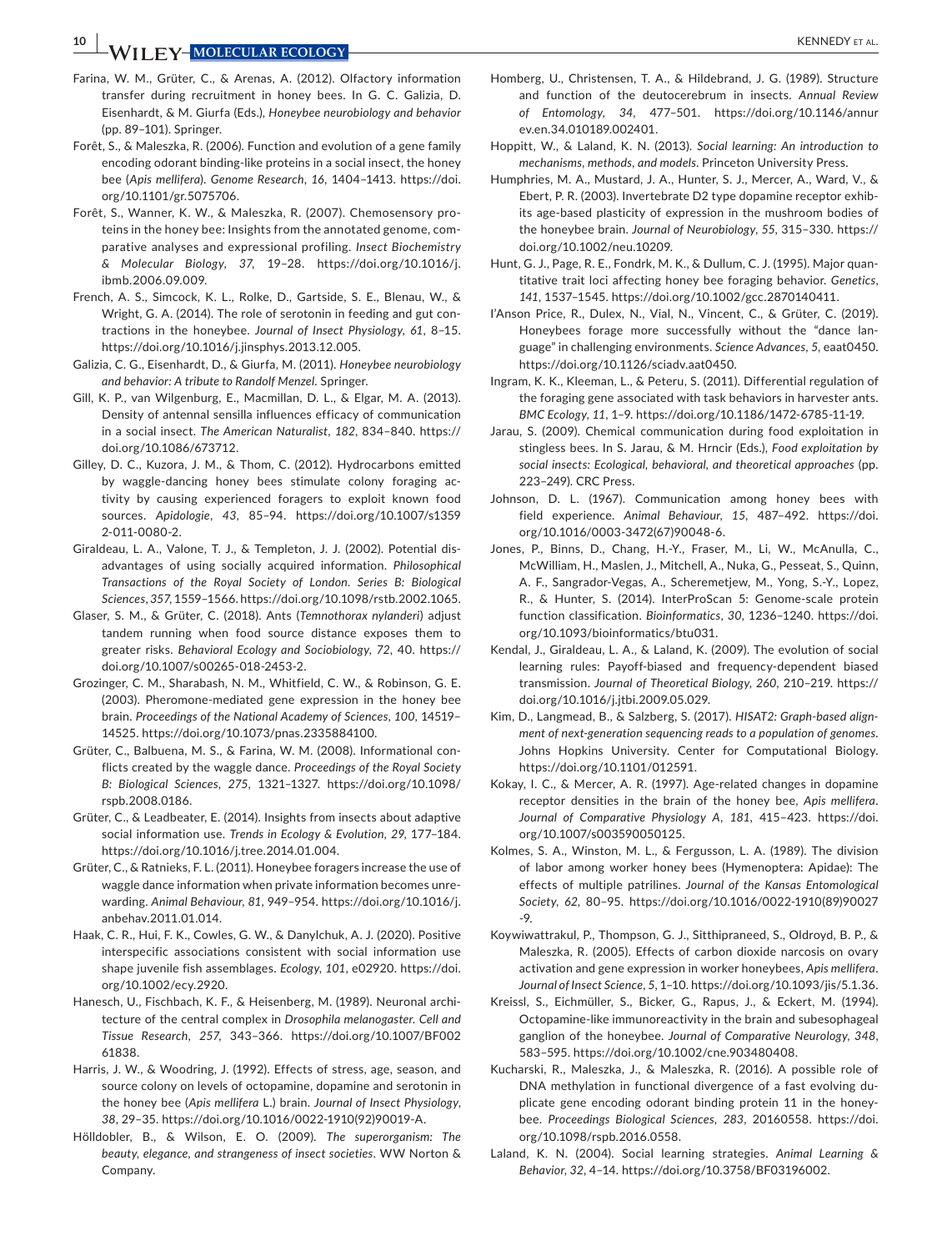- Leal, W. S. (2013). Odorant reception in insects: Roles of receptors, binding proteins, and degrading enzymes. *Annual Review of Entomology*, *58*, 373–391. [https://doi.org/10.1146/annurev-ento-12081](https://doi.org/10.1146/annurev-ento-120811-153635) [1-153635](https://doi.org/10.1146/annurev-ento-120811-153635).
- Lehman, H. K., Schulz, D. J., Barron, A. B., Wraight, L., Hardison, C., Whitney, S., & Robinson, G. E. (2006). Division of labor in the honey bee (*Apis mellifera*): The role of tyramine β-hydroxylase. *Journal of Experimental Biology*, *209*, 2774–2784. [https://doi.org/10.1242/](https://doi.org/10.1242/jeb.02296) [jeb.02296.](https://doi.org/10.1242/jeb.02296)
- Li, H. L., Ni, C. X., Tan, J., Zhang, L. Y., & Hu, F. L. (2016). Chemosensory proteins of the eastern honeybee, *Apis cerana*: Identification, tissue distribution and olfactory related functional characterization. *Comparative Biochemistry and Physiology Part B: Biochemistry and Molecular Biology*, *194*, 11–19. [https://doi.org/10.1016/j.](https://doi.org/10.1016/j.cbpb.2015.11.014) [cbpb.2015.11.014](https://doi.org/10.1016/j.cbpb.2015.11.014).
- Liang, Z. S., Nguyen, T., Mattila, H. R., Rodriguez-Zas, S. L., Seeley, T. D., & Robinson, G. E. (2012). Molecular determinants of scouting behavior in honey bees. *Science*, *335*, 1225–1228. [https://doi.](https://doi.org/10.1126/science.1213962) [org/10.1126/science.1213962](https://doi.org/10.1126/science.1213962).
- Libbrecht, R., Oxley, P. R., Keller, L., & Kronauer, D. J. C. (2016). Robust DNA methylation in the clonal raider ant brain. *Current Biology*, *26*, 391–395. [https://doi.org/10.1016/j.cub.2015.12.040.](https://doi.org/10.1016/j.cub.2015.12.040)
- Linn, M., Glaser, S. M., Peng, T., & Grüter, C. (2020). Octopamine and dopamine mediate waggle dance following and information use in honeybees. *Proceedings of the Royal Society B*, *287*, 20201950. [https://doi.org/10.1098/rspb.2020.1950.](https://doi.org/10.1098/rspb.2020.1950)
- Love, M., Huber, W., & Anders, S. (2014). Moderated estimation of fold change and dispersion for RNA-seq data with DESeq2. *Genome Biology*, *15*, 1165–1186. [https://doi.org/10.1186/s1305](https://doi.org/10.1186/s13059-014-0550-8) [9-014-0550-8](https://doi.org/10.1186/s13059-014-0550-8).
- Maboudi, M., Amini, J., Hahn, M., & Saati, M. (2017). Object-based road extraction from satellite images using ant colony optimization. *International Journal of Remote Sensing*, *38*, 179–198. [https://doi.](https://doi.org/10.1080/01431161.2016.1264026) [org/10.1080/01431161.2016.1264026](https://doi.org/10.1080/01431161.2016.1264026).
- McKenzie, S. K., Oxley, P. R., & Kronauer, D. J. (2014). Comparative genomics and transcriptomics in ants provide new insights into the evolution and function of odorant binding and chemosensory proteins. *BMC Genomics*, *15*, 718. [https://doi.](https://doi.org/10.1186/1471-2164-15-718) [org/10.1186/1471-2164-15-718](https://doi.org/10.1186/1471-2164-15-718).
- McQuillan, H. J., Barron, A. B., & Mercer, A. R. (2012). Age-and behaviourrelated changes in the expression of biogenic amine receptor genes in the antennae of honey bees (*Apis mellifera*). *Journal of Comparative Physiology A*, *198*, 753–761. [https://doi.org/10.1007/](https://doi.org/10.1007/s00359-012-0745-y) [s00359-012-0745-y.](https://doi.org/10.1007/s00359-012-0745-y)
- Menzel, R., & Greggers, U. (2013). Guidance by odors in honeybee navigation. *Journal of Comparative Physiology A Neuroethology Sensory Neural and Behavioral Physiology*, *199*, 867–873. [https://doi.](https://doi.org/10.1007/s00359-013-0850-6) [org/10.1007/s00359-013-0850-6](https://doi.org/10.1007/s00359-013-0850-6).
- Mercer, A. R., & Menzel, R. (1982). The effects of biogenic amines on conditioned and unconditioned responses to olfactory stimuli in the honeybee *Apis mellifera*. *Journal of Comparative Physiology*, *145*, 363–368.<https://doi.org/10.1007/BF00619340>.
- Messan, M. R., Page, R. E. Jr, & Kang, Y. (2018). Effects of vitellogenin in age polyethism and population dynamics of honeybees. *Ecological Modelling*, *388*, 88–107. [https://doi.org/10.1016/j.ecolm](https://doi.org/10.1016/j.ecolmodel.2018.09.011) [odel.2018.09.011](https://doi.org/10.1016/j.ecolmodel.2018.09.011).
- Möglich, M., Maschwitz, U., & Hölldobler, B. (1974). Tandem calling: A new kind of signal in ant communication. *Science*, *186*, 1046–1047. [https://doi.org/10.1126/science.186.4168.1046.](https://doi.org/10.1126/science.186.4168.1046)
- Morandin, C., Havukainen, H., Kulmuni, J., Dhaygude, K., Trontti, K., & Helanterä, H. (2014). Not only for egg yolk—functional and evolutionary insights from expression, selection, and structural analyses of Formica ant vitellogenins. *Molecular Biology and Evolution*, *31*, 2181–2193.<https://doi.org/10.1093/molbev/msu171>.
- Mustard, J. A., Kurshan, P. T., Hamilton, I. S., Blenau, W., & Mercer, A. R. (2005). Developmental expression of a tyramine receptor gene in

the brain of the honey bee, *Apis mellifera*. *Journal of Comparative Neurology*, *483*, 66–75. <https://doi.org/10.1002/cne.20420>.

- Nagari, M., & Bloch, G. (2012). The involvement of the antennae in mediating the brood influence on circadian rhythms in "nurse" honey bee (*Apis mellifera*) workers. *Journal of Insect Physiology*, *58*, 1096– 1103. [https://doi.org/10.1016/j.jinsphys.2012.05.007.](https://doi.org/10.1016/j.jinsphys.2012.05.007)
- Nelson, C. M., Ihle, K. E., Fondrk, M. K., Page, R. E., & Amdam, G. V. (2007). The gene *vitellogenin* has multiple coordinating effects on social organization. *PLoS Biology*, *5*, e86. [https://doi.org/10.1371/](https://doi.org/10.1371/journal.pbio.0050062) [journal.pbio.0050062.](https://doi.org/10.1371/journal.pbio.0050062)
- Nunes, F. M. F., Ihle, K. E., Mutti, N. S., Simoes, Z. L. P., & Amdam, G. V. (2013). The gene vitellogenin affects microrna regulation in honey bee (*Apis mellifera*) fat body and brain. *Journal of Experimental Biology*, *216*, 3724–3732. <https://doi.org/10.1242/jeb.089243>.
- Ogata, H., Goto, S., Sato, K., Fujibuchi, W., Bono, H., & Kanehisa, M. (1999). KEGG: Kyoto encyclopedia of genes and genomes. *Nucleic Acids Research*, *27*(1), 29–34. [https://doi.org/10.1093/](https://doi.org/10.1093/nar/27.1.29) [nar/27.1.29](https://doi.org/10.1093/nar/27.1.29).
- Ozaki, M., Wada-Katsumata, A., Fujikawa, K., Iwasaki, M., Yokohari, F., Satoji, Y., & Yamaoka, R. (2005). Ant nestmate and non-nestmate discrimination by a chemosensory sensillum. *Science*, *309*, 311–314. <https://doi.org/10.1126/science.1105244>.
- Pankiw, T., Roman, R., Sagili, R. R., & Zhu-Salzman, K. (2004). Pheromonemodulated behavioral suites influence colony growth in the honey bee (*Apis mellifera*). *Naturwissenschaften*, *91*(12), 575–578. [https://](https://doi.org/10.1007/s00114-004-0568-y) [doi.org/10.1007/s00114-004-0568-y.](https://doi.org/10.1007/s00114-004-0568-y)
- Pantano, L. (2019). DEGreport: Report of DEG analysis.
- Paoli, M., Weisz, N., Antolini, R., & Haase, A. (2016). Spatially resolved time-frequency analysis of odour coding in the insect antennal lobe. *European Journal of Neuroscience*, *44*, 2387–2395. [https://doi.](https://doi.org/10.1111/ejn.13344) [org/10.1111/ejn.13344](https://doi.org/10.1111/ejn.13344).
- Pelosi, P., Calvello, M., & Ban, L. (2005). Diversity of odorant-binding proteins and chemosensory proteins in insects. *Chemical Senses*, *30*, i291–i292.<https://doi.org/10.1093/chemse/bjh229>.
- Peng, T., Derstroff, D., Maus, L., Bauer, T., & Grüter, C. (2021). Forager age and foraging state, but not cumulative foraging activity, affect biogenic amine receptor gene expression in the honeybee mushroom bodies. *Genes, Brain and Behavior*, *20*, e12722. [https://doi.](https://doi.org/10.1111/gbb.12722) [org/10.1111/gbb.12722](https://doi.org/10.1111/gbb.12722).
- Peng, T., Schroeder, M., & Grüter, C. (2020). Octopamine increases individual and collective foraging in a neotropical stingless bee. *Biology Letters*, *16*, 20200238.<https://doi.org/10.1098/rsbl.2020.0238>.
- Perry, C. J., & Barron, A. B. (2013). Neural mechanisms of reward in insects. *Annual Review of Entomology*, *58*, 543–562. [https://doi.](https://doi.org/10.1146/annurev-ento-120811-153631) [org/10.1146/annurev-ento-120811-153631.](https://doi.org/10.1146/annurev-ento-120811-153631)
- R Core Team (2018). *R: A language and environment for statistical computing*. R Foundation for Statistical Computing.
- Reim, T., & Scheiner, R. (2014). Division of labour in honey bees: Ageand task-related changes in the expression of octopamine receptor genes. *Insect Molecular Biology*, *23*, 833–841. [https://doi.](https://doi.org/10.1111/imb.12130) [org/10.1111/imb.12130](https://doi.org/10.1111/imb.12130).
- Reinhard, J., & Srinivasan, M. V. (2009). The role of scents in honey bee foraging and recruitment. In S. Jarau, & M. Hrncir (Eds.), *Food exploitation by social insects: Ecological, behavioral, and theoretical approaches* (pp. 165–182). CRC Press.
- Reinhard, J., Srinivasan, M. V., & Zhang, S. (2004). Scent-triggered navigation in honeybees. *Nature*, *427*, 411. [https://doi.](https://doi.org/10.1038/427411a) [org/10.1038/427411a.](https://doi.org/10.1038/427411a)
- Rendell, L., Boyd, R., Cownden, D., Enquist, M., Eriksson, K., Feldman, M. W., Fogarty, L., Ghirlanda, S., Lillicrap, T., & Laland, K. N. (2010). Why copy others? Insights from the social learning strategies tournament. *Science*, *328*, 208–213. [https://doi.org/10.1126/scien](https://doi.org/10.1126/science.1184719) [ce.1184719.](https://doi.org/10.1126/science.1184719)
- Richter, M. R., & Waddington, K. D. (1993). Past foraging experience influences honey bee dance behaviour. *Animal Behaviour*, *46*, 123– 128. <https://doi.org/10.1006/anbe.1993.1167>.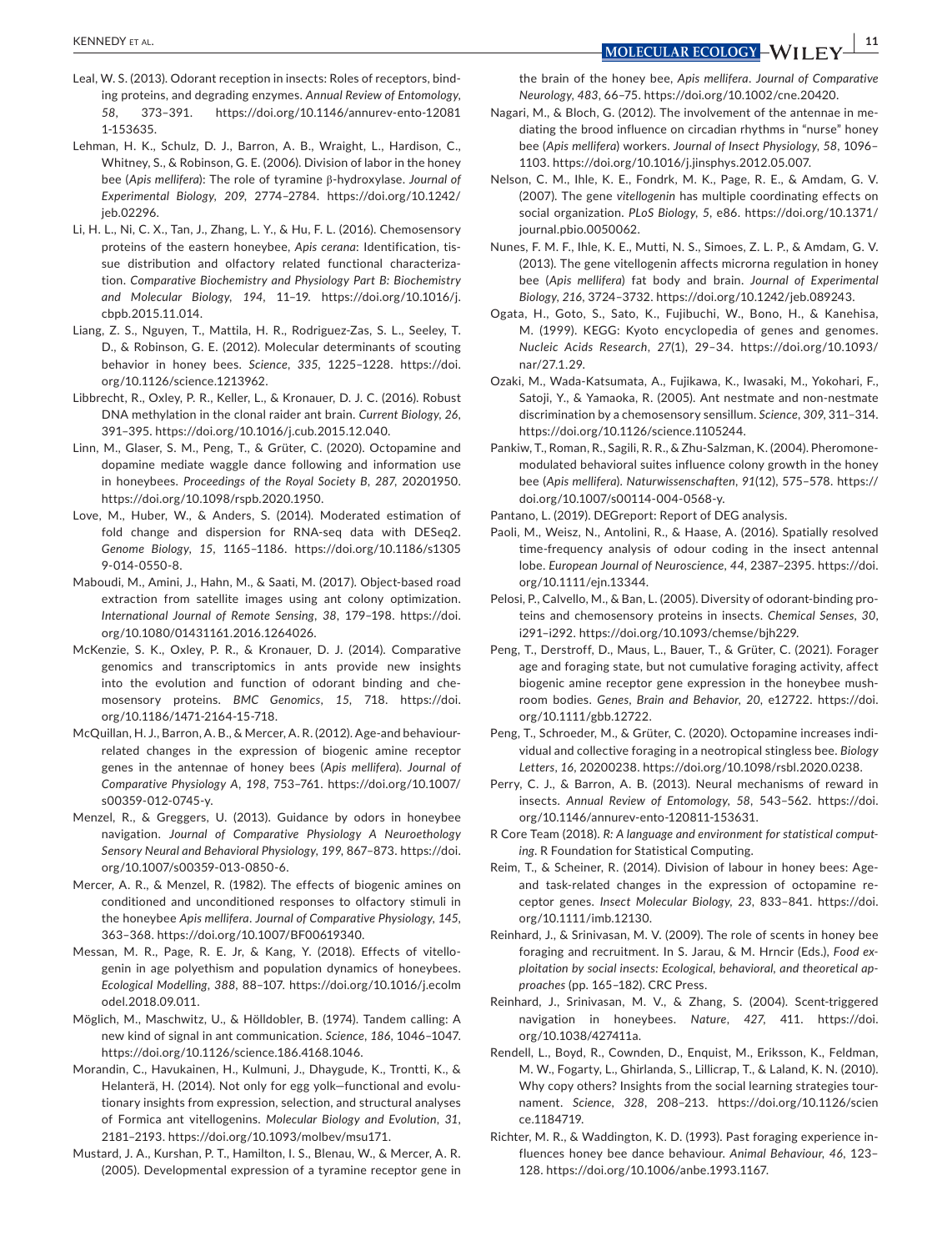**12 <sup>|</sup>**  KENNEDY et al.

- Rieucau, G., & Giraldeau, L. A. (2011). Exploring the costs and benefits of social information use: An appraisal of current experimental evidence. *Philosophical Transactions of the Royal Society B: Biological Sciences*, *366*, 949–957. [https://doi.org/10.1098/](https://doi.org/10.1098/rstb.2010.0325) [rstb.2010.0325.](https://doi.org/10.1098/rstb.2010.0325)
- Robertson, H. M., & Wanner, K. W. (2006). The chemoreceptor superfamily in the honey bee, *Apis mellifera*: Expansion of the odorant, but not gustatory, receptor family. *Genome Research*, *16*, 1395– 1403. [https://doi.org/10.1101/gr.5057506.](https://doi.org/10.1101/gr.5057506)
- Robinson, G. E., Fernald, R. D., & Clayton, D. F. (2008). Genes and social behavior. *Science*, *322*, 896–900. [https://doi.org/10.1126/scien](https://doi.org/10.1126/science.1159277) [ce.1159277.](https://doi.org/10.1126/science.1159277)
- Rogers, L. J., & Vallortigara, G. (2008). From antenna to antenna: Lateral shift of olfactory memory recall by honeybees. *PLoS One*, *3*, e2340. [https://doi.org/10.1371/journal.pone.0002340.](https://doi.org/10.1371/journal.pone.0002340)
- Sarma, M. S., Rodriguez-Zas, S. L., Hong, F., Zhong, S., & Robinson, G. E. (2009). Transcriptomic profiling of central nervous system regions in three species of honey bee during dance communication behavior. *PLoS One*, *4*, e6408. [https://doi.org/10.1371/journ](https://doi.org/10.1371/journal.pone.0006408) [al.pone.0006408.](https://doi.org/10.1371/journal.pone.0006408)
- Sasaki, K., Matsuyama, S., Harano, K. I., & Nagao, T. (2012). Caste differences in dopamine-related substances and dopamine supply in the brains of honeybees (*Apis mellifera* L.). *General and Comparative Endocrinology*, *178*, 46–53. [https://doi.org/10.1016/j.](https://doi.org/10.1016/j.ygcen.2012.04.006) [ygcen.2012.04.006](https://doi.org/10.1016/j.ygcen.2012.04.006).
- Scheiner, R., & Arnold, G. (2010). Effects of patriline on gustatory responsiveness and olfactory learning in honey bees. *Apidologie*, *41*, 29–37.<https://doi.org/10.1051/apido/2009040>.
- Scheiner, R., Entler, B. V., Barron, A. B., Scholl, C., & Thamm, M. (2017). The effects of fat body tyramine level on gustatory responsiveness of honeybees (*Apis mellifera*) differ between behavioral castes. *Frontiers in Systems Neuroscience*, *11*, 55. [https://doi.org/10.3389/](https://doi.org/10.3389/fnsys.2017.00055) [fnsys.2017.00055.](https://doi.org/10.3389/fnsys.2017.00055)
- Scheiner, R., Erber, J., & Page, R. E. Jr (1999). Tactile learning and the individual evaluation of the reward in honey bees (*Apis mellifera* L.). *Journal of Comparative Physiology A*, *185*, 1–10. [https://doi.](https://doi.org/10.1007/s003590050360) [org/10.1007/s003590050360](https://doi.org/10.1007/s003590050360).
- Scheiner, R., Kuritz-Kaiser, A., Menzel, R., & Erber, J. (2005). Sensory responsiveness and the effects of equal subjective rewards on tactile learning and memory of honeybees. *Learning & Memory*, *12*, 626– 635. [https://doi.org/10.1101/lm.98105.](https://doi.org/10.1101/lm.98105)
- Scheiner, R., Page, R. E. Jr, & Erber, J. (2001). The effects of genotype, foraging role, and sucrose responsiveness on the tactile learning performance of honey bees (*Apis mellifera* L.). *Neurobiology of Learning and Memory*, *76*, 138–150. [https://doi.org/10.1006/](https://doi.org/10.1006/nlme.2000.3996) [nlme.2000.3996](https://doi.org/10.1006/nlme.2000.3996).
- Scheiner, R., Plückhahn, S., Öney, B., Blenau, W., & Erber, J. (2002). Behavioural pharmacology of octopamine, tyramine and dopamine in honey bees. *Behavioural Brain Research*, *136*, 545–553. [https://](https://doi.org/10.1016/S0166-4328(02)00205-X) [doi.org/10.1016/S0166-4328\(02\)00205-X.](https://doi.org/10.1016/S0166-4328(02)00205-X)
- Scheiner, R., Reim, T., Søvik, E., Entler, B. V., Barron, A. B., & Thamm, M. (2017). Learning, gustatory responsiveness and tyramine differences across nurse and forager honeybees. *Journal of Experimental Biology*, *220*(8), 1443–1450. <https://doi.org/10.1242/jeb.152496>.
- Schulz, D. J., Elekonich, M. M., & Robinson, G. E. (2003). Biogenic amines in the antennal lobes and the initiation and maintenance of foraging behavior in honey bees. *Journal of Neurobiology*, *54*, 406–416. [https://doi.org/10.1002/neu.10138.](https://doi.org/10.1002/neu.10138)
- Schulz, D. J., & Robinson, G. E. (1999). Biogenic amines and division of labor in honey bee colonies: Behaviorally related changes in the antennal lobes and age-related changes in the mushroom bodies. *Journal of Comparative Physiology A*, *184*, 481–488. [https://doi.](https://doi.org/10.1007/s003590050348) [org/10.1007/s003590050348](https://doi.org/10.1007/s003590050348).
- Sharma, K. R., Enzmann, B. L., Schmidt, Y., Moore, D., Jones, G. R., Parker, J., Berger, S. L., Reinberg, D., Zwiebel, L. J., Breit, B., Liebig, J., & Ray, A. (2015). Cuticular hydrocarbon pheromones for social behavior

and their coding in the ant antenna. *Cell Reports*, *12*, 1261–1271. [https://doi.org/10.1016/j.celrep.2015.07.031.](https://doi.org/10.1016/j.celrep.2015.07.031)

- Sinakevitch, I., Niwa, M., & Strausfeld, N. J. (2005). Octopamine-like immunoreactivity in the honey bee and cockroach: Comparable organization in the brain and subesophageal ganglion. *Journal of Comparative Neurology*, *488*, 233–254. [https://doi.org/10.1002/](https://doi.org/10.1002/cne.20572) [cne.20572](https://doi.org/10.1002/cne.20572).
- Strassmann, J. (2001). The rarity of multiple mating by females in the social Hymenoptera. *Insectes Sociaux*, *48*, 1–13. [https://doi.](https://doi.org/10.1007/PL00001737) [org/10.1007/PL00001737.](https://doi.org/10.1007/PL00001737)
- Strausfeld, N. J., Sinakevitch, I., Brown, S. M., & Farris, S. M. (2009). Ground plan of the insect mushroom body: Functional and evolutionary implications. *Journal of Comparative Neurology*, *513*, 265– 291. <https://doi.org/10.1002/cne.21948>.
- Taborsky, B., & Oliveira, R. F. (2012). Social competence: An evolutionary approach. *Trends in Ecology & Evolution*, *27*, 679–688. [https://doi.](https://doi.org/10.1016/j.tree.2012.09.003) [org/10.1016/j.tree.2012.09.003.](https://doi.org/10.1016/j.tree.2012.09.003)
- Thamm, M., Scholl, C., Reim, T., Grübel, K., Möller, K., Rössler, W., & Scheiner, R. (2017). Neuronal distribution of tyramine and the tyramine receptor AmTAR1 in the honeybee brain. *Journal of Comparative Neurology*, *525*, 2615–2631. [https://doi.org/10.1002/](https://doi.org/10.1002/cne.24228) [cne.24228.](https://doi.org/10.1002/cne.24228)
- Thom, C., Gilley, D. C., Hooper, J., & Esch, H. E. (2007). The scent of the waggle dance. *PLoS Biology*, *5*, e228. [https://doi.org/10.1371/journ](https://doi.org/10.1371/journal.pbio.0050228) [al.pbio.0050228.](https://doi.org/10.1371/journal.pbio.0050228)
- Tofilski, A. (2009). Shorter-lived workers start foraging earlier. *Insectes Sociaux*, *56*, 359–366.<https://doi.org/10.1007/s00040-009-0031-3>.
- Toth, A. L., & Robinson, G. E. (2009). Evo-devo and the evolution of social behavior: Brain gene expression analyses in social insects. *Cold Spring Harbor Symposia on Quantitative Biology*, *74*, 419–426. [https://doi.org/10.1101/sqb.2009.74.026.](https://doi.org/10.1101/sqb.2009.74.026)
- Toth, A. L., Varala, K., Henshaw, M. T., Rodriguez-Zas, S. L., Hudson, M. E., & Robinson, G. E. (2010). Brain transcriptomic analysis in paper wasps identifies genes associated with behaviour across social insect lineages. *Proceedings of the Royal Society B: Biological Sciences*, *277*, 2139–2148. [https://doi.org/10.1098/rspb.2010.0090.](https://doi.org/10.1098/rspb.2010.0090)
- van Zweden, J. S., & d'Ettorre, P. (2010). Nestmate recognition in social insects and the role of hydrocarbons. In G. J. Blomquist (Ed.), *Insect hydrocarbons: Biology, biochemistry and chemical ecology* (pp. 222– 243). Cambridge University Press.
- Vavricka, C. J., Han, Q., Mehere, P., Ding, H., Christensen, B. M., & Li, J. (2014). Tyrosine metabolic enzymes from insects and mammals: A comparative perspective. *Insect Science*, *21*, 13–19. [https://doi.org/](https://doi.org/10.1111/1744-7917.12038) [10.1111/1744-7917.12038.](https://doi.org/10.1111/1744-7917.12038)
- Vergoz, V., McQuillan, H. J., Geddes, L. H., Pullar, K., Nicholson, B. J., Paulin, M. G., & Mercer, A. R. (2009). Peripheral modulation of worker bee responses to queen mandibular pheromone. *Proceedings of the National Academy of Sciences*, *106*, 20930–20935. [https://doi.](https://doi.org/10.1073/pnas.0907563106) [org/10.1073/pnas.0907563106.](https://doi.org/10.1073/pnas.0907563106)
- Vergoz, V., Roussel, E., Sandoz, J. C., & Giurfa, M. (2007). Aversive learning in honeybees revealed by the olfactory conditioning of the sting extension reflex. *PLoS One*, *2*, e288. [https://doi.org/10.1371/journ](https://doi.org/10.1371/journal.pone.0000288) [al.pone.0000288.](https://doi.org/10.1371/journal.pone.0000288)
- Voigt, J. P., & Fink, H. (2015). Serotonin controlling feeding and satiety. *Behavioural Brain Research*, *277*, 14–31. [https://doi.org/10.1016/j.](https://doi.org/10.1016/j.bbr.2014.08.065) [bbr.2014.08.065.](https://doi.org/10.1016/j.bbr.2014.08.065)
- Von Frisch, K. (1967). *The dance language and orientation of bees*. Harvard University Press.
- Wallberg, A., Bunikis, I., Pettersson, O. V., Mosbech, M.-B., Childers, A. K., Evans, J. D., Mikheyev, A. S., Robertson, H. M., Robinson, G. E., & Webster, M. T. (2019). A hybrid de novo genome assembly of the honeybee, *Apis mellifera*, with chromosome-length scaffolds. *BMC Genomics*, *20*, 275. <https://doi.org/10.1186/s12864-019-5642-0>.
- Wegener, J., Lorenz, M. W., & Bienefeld, K. (2009). Physiological consequences of prolonged nursing in the honey bee. *Insectes Sociaux*, *56*, 85–93.<https://doi.org/10.1007/s00040-008-1042-1>.